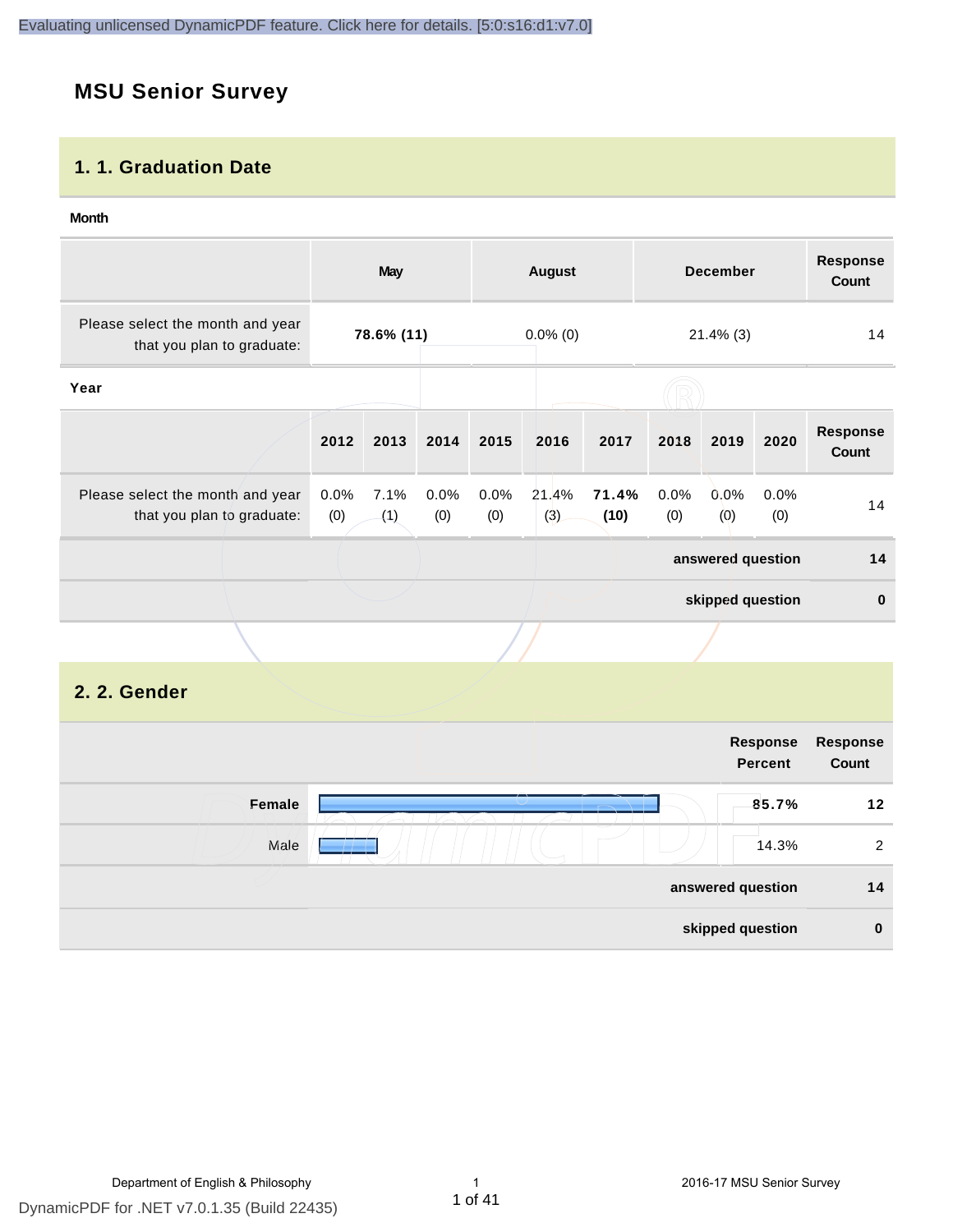## **3. 3. Ethnic Background**

|                                           | <b>Response</b><br><b>Percent</b> | <b>Response</b><br>Count |
|-------------------------------------------|-----------------------------------|--------------------------|
| White                                     | 92.9%                             | 13                       |
| Black/African-American                    | 0.0%                              | $\mathbf 0$              |
| Asian                                     | 7.1%                              | 1                        |
| Hispanic/Latino                           | 0.0%                              | $\pmb{0}$                |
| American Indian/Alaskan Native            | 0.0%                              | $\pmb{0}$                |
| Native Hawaiian/Other Pacific<br>Islander | 0.0%                              | $\pmb{0}$                |
| Two or more races                         | 0.0%                              | $\pmb{0}$                |
|                                           | answered question                 | 14                       |
|                                           | skipped question                  | $\mathbf 0$              |
|                                           |                                   |                          |

#### **4. 4. Are you a U.S. citizen?**

|            |            | Response<br><b>Percent</b> | Response<br>Count |
|------------|------------|----------------------------|-------------------|
| <b>Yes</b> |            | 92.9%                      | 13                |
| No         | $\bigcirc$ | 7.1%                       |                   |
|            |            | answered question          | 14                |
|            |            | skipped question           | $\mathbf 0$       |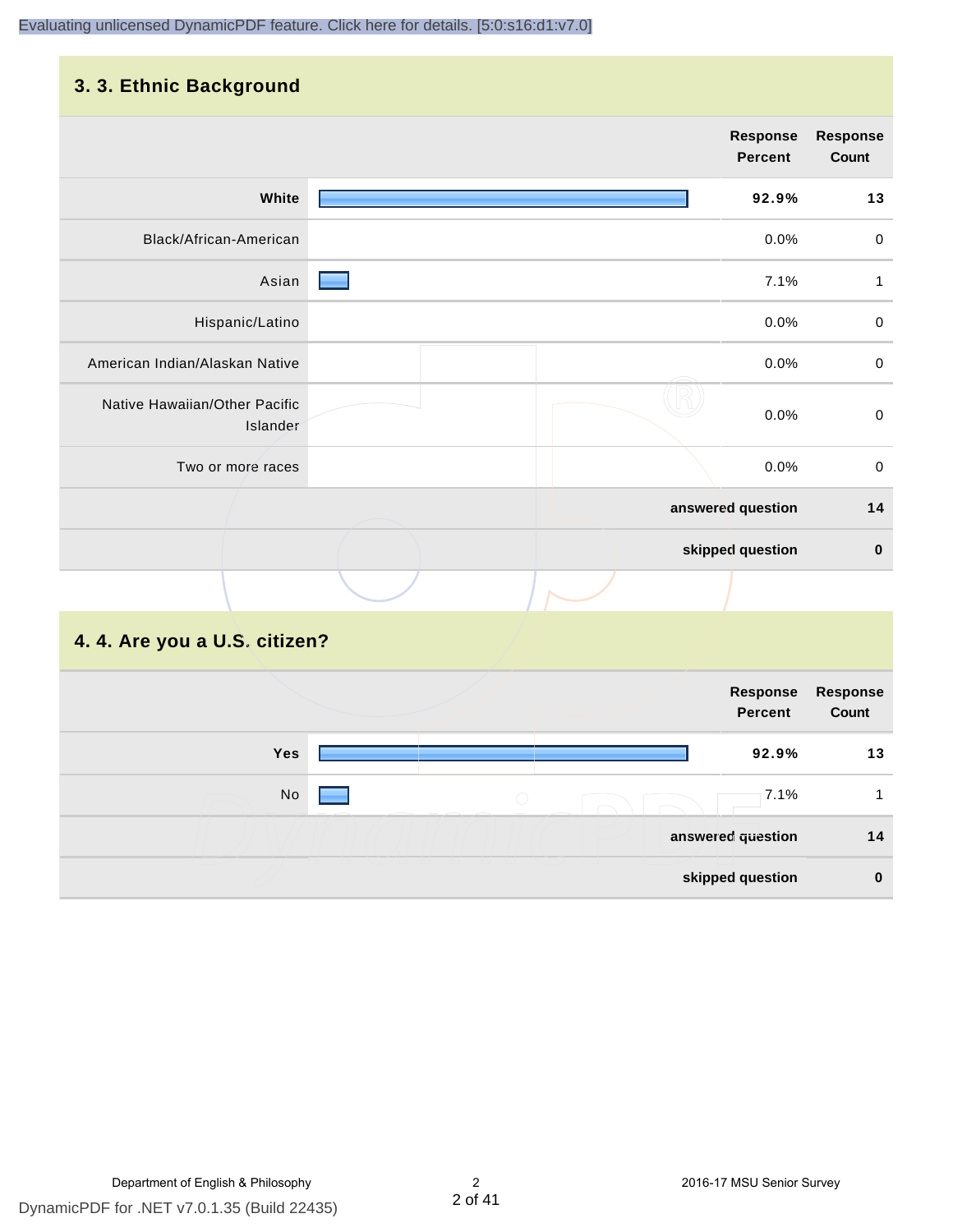## **5. 5. What is your residency classification at MSU?**

|               | Response<br><b>Percent</b> | <b>Response</b><br>Count |
|---------------|----------------------------|--------------------------|
| In-state      | 100.0%                     | 14                       |
| Out-of-state  | 0.0%                       | $\pmb{0}$                |
| International | 0.0%                       | $\pmb{0}$                |
|               | answered question          | 14                       |
|               | skipped question           | $\pmb{0}$                |
|               | ynamicPD                   |                          |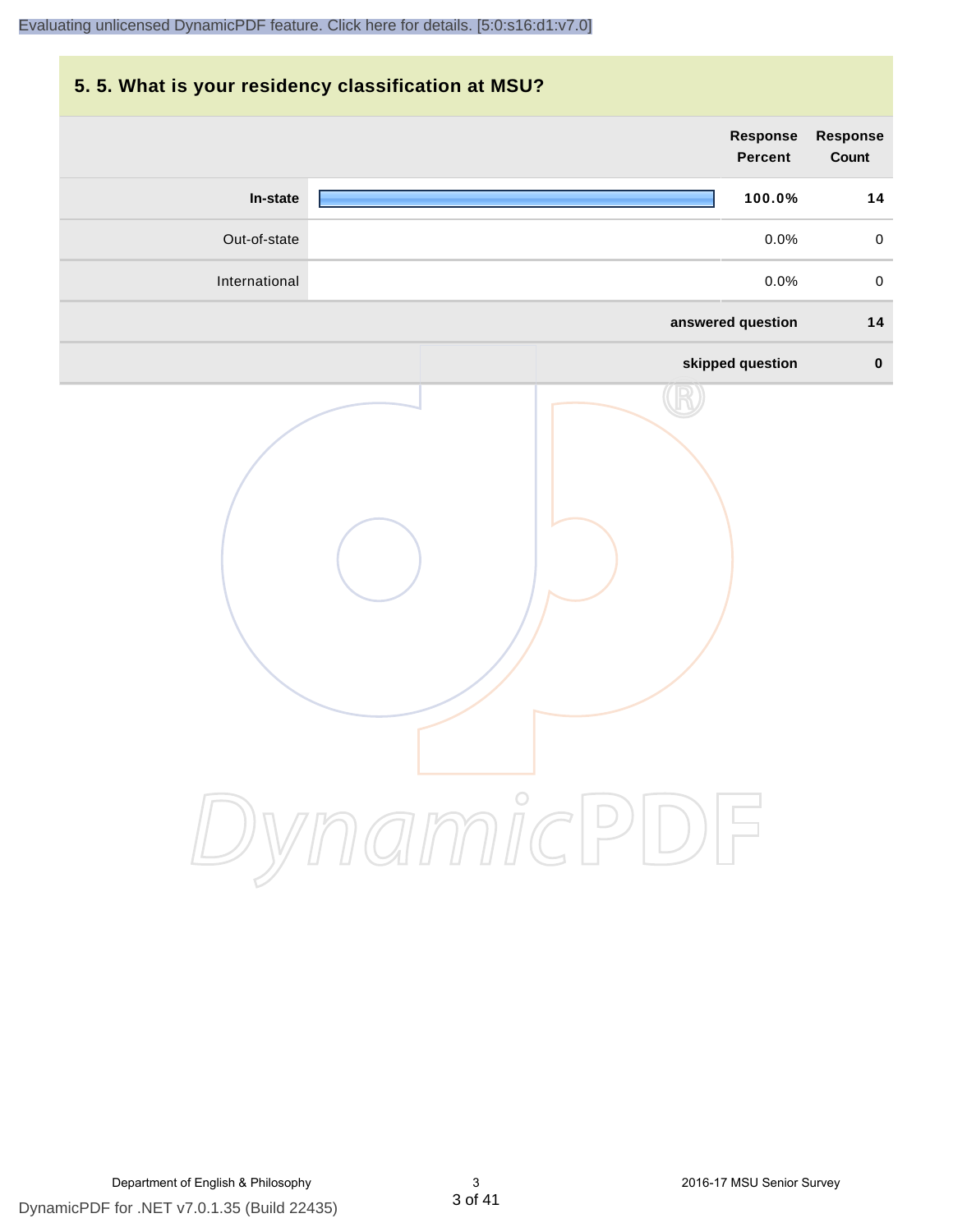## **5. 5. What is your residency classification at MSU? answered question 14 skipped question 0**

#### **6. 6. Age**

|               | <b>Response</b><br><b>Percent</b> | <b>Response</b><br>Count |
|---------------|-----------------------------------|--------------------------|
| 24 or younger | 92.9%                             | 13                       |
| 25-34         | 0.0%                              | $\mathbf 0$              |
| $35 - 44$     | 7.1%<br>L.                        | 1                        |
| 45 or older   | 0.0%                              | $\mathbf 0$              |
|               | answered question                 | 14                       |
|               | skipped question                  | $\mathbf 0$              |
|               |                                   |                          |

#### **7. 7. Has either of your parents received a bachelor's degree?**

| Response<br>Count | Response<br><b>Percent</b> |                                |            |  |
|-------------------|----------------------------|--------------------------------|------------|--|
| 8                 | 57.1%                      | $\curvearrowright$<br>$\smile$ | <b>Yes</b> |  |
| 6                 | 42.9%                      |                                | <b>No</b>  |  |
| 14                | answered question          |                                |            |  |
| $\mathbf{0}$      | skipped question           |                                |            |  |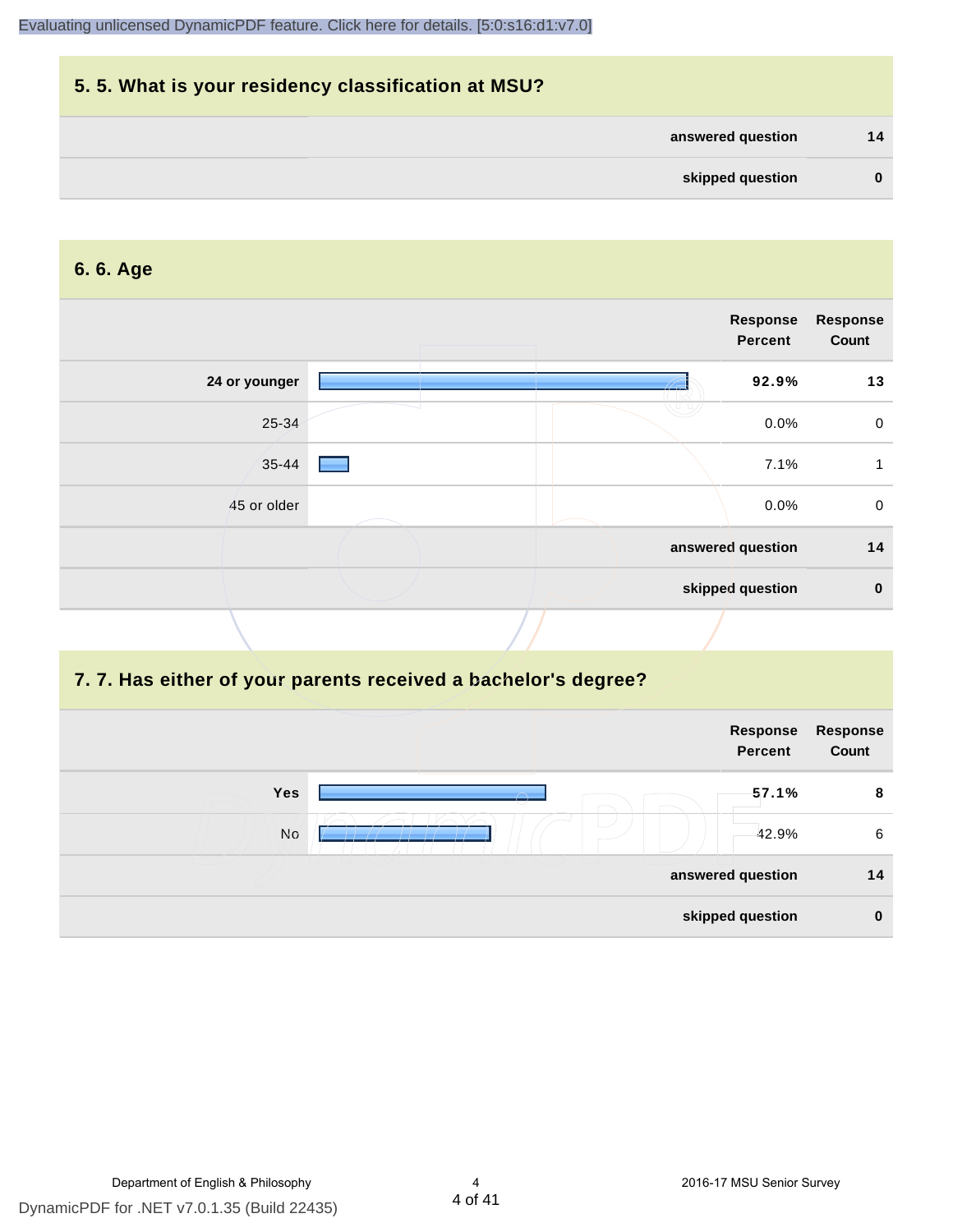#### **8. 8. Has either of your parents received a degree from MSU?**

|           | Response<br><b>Percent</b> | Response<br>Count |
|-----------|----------------------------|-------------------|
| Yes       | 14.3%                      | 2                 |
| <b>No</b> | 85.7%                      | 12                |
|           | answered question          | 14                |
|           | skipped question           | $\mathbf 0$       |

#### **9. 9. What was your original entry status to MSU?**

|                                                     |  | <b>Response</b><br><b>Percent</b> | <b>Response</b><br>Count |
|-----------------------------------------------------|--|-----------------------------------|--------------------------|
| Freshman                                            |  | 85.7%                             | 12                       |
| Transfer from community<br>college/technical school |  | 14.3%                             | 2                        |
| Transfer from 4-yr institution                      |  | $0.0\%$                           | $\mathbf 0$              |
|                                                     |  | answered question                 | 14                       |
|                                                     |  | skipped question                  | $\bf{0}$                 |

**10. 10. How many credits were transferred?**

|             | <b>Response</b><br><b>Percent</b> | Response<br>Count |
|-------------|-----------------------------------|-------------------|
| 12 or fewer | 0.0%                              | $\overline{0}$    |
| 13-30       | 0.0%                              | $\overline{0}$    |
| $31 - 60$   | 50.0%                             | 1                 |
| Over 60     | 50.0%                             | 1                 |
|             | answered question                 | $\overline{2}$    |
|             | skipped question                  | 12                |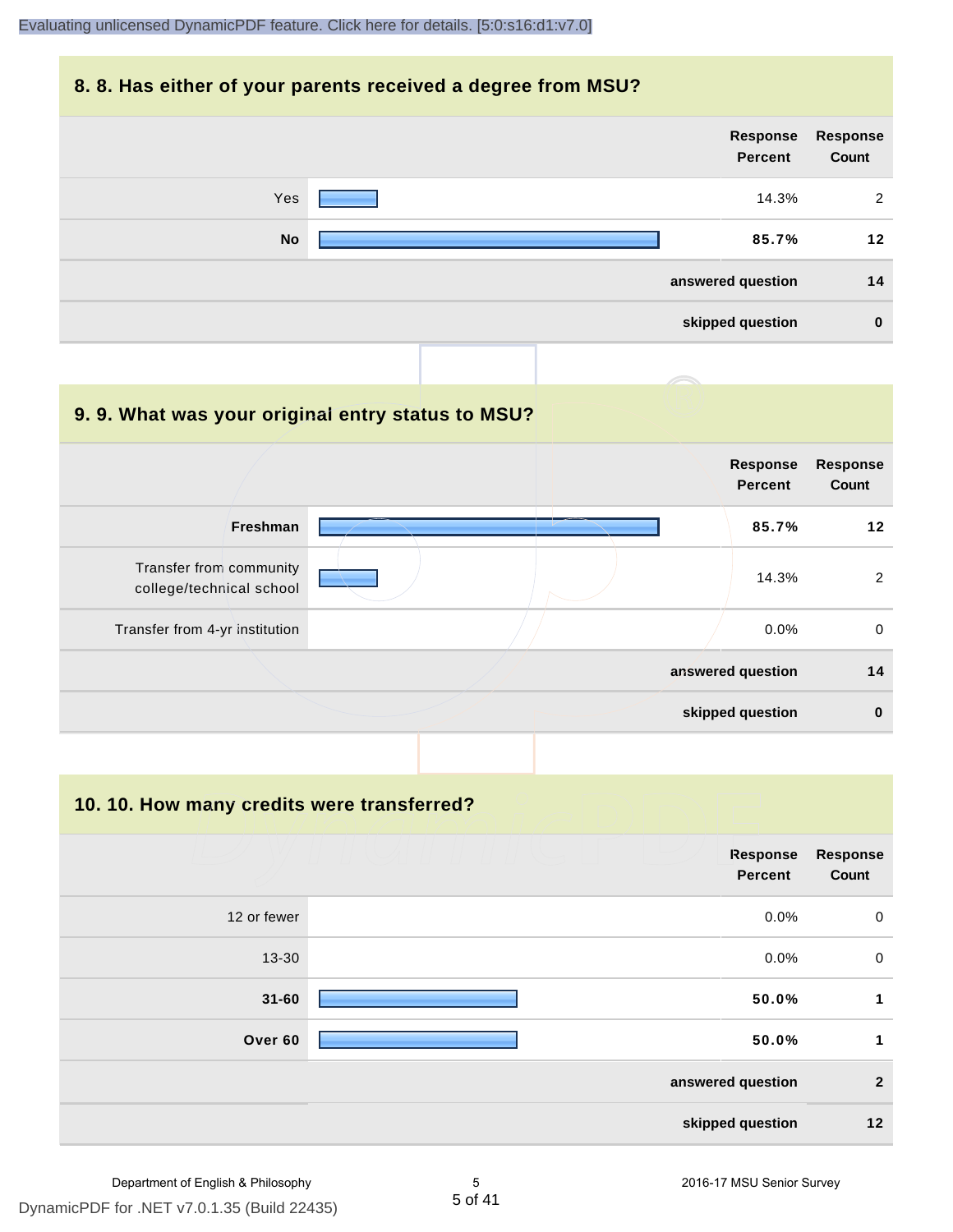#### **11. 11. Approximately what percent of your University Studies (general education) classes did you take at MSU?**

|           | Response<br><b>Percent</b> | <b>Response</b><br>Count |
|-----------|----------------------------|--------------------------|
| Under 25% | 100.0%                     | $\overline{2}$           |
| 25-49%    | 0.0%                       | $\mathbf 0$              |
| 50-74%    | 0.0%                       | $\mathbf 0$              |
| 75-100%   | 0.0%                       | $\mathbf 0$              |
|           | answered question          | $\overline{2}$           |
|           | skipped question           | 12                       |
|           |                            |                          |

#### **12. 12. What has been your attendance status at MSU?**

|                            |  | <b>Response</b><br><b>Percent</b> | Response<br>Count |
|----------------------------|--|-----------------------------------|-------------------|
| <b>Primarily full-time</b> |  | 100.0%                            | 14                |
| Primarily part-time        |  | $0.0\%$                           | 0                 |
|                            |  | answered question                 | 14                |
|                            |  | skipped question                  | $\bf{0}$          |

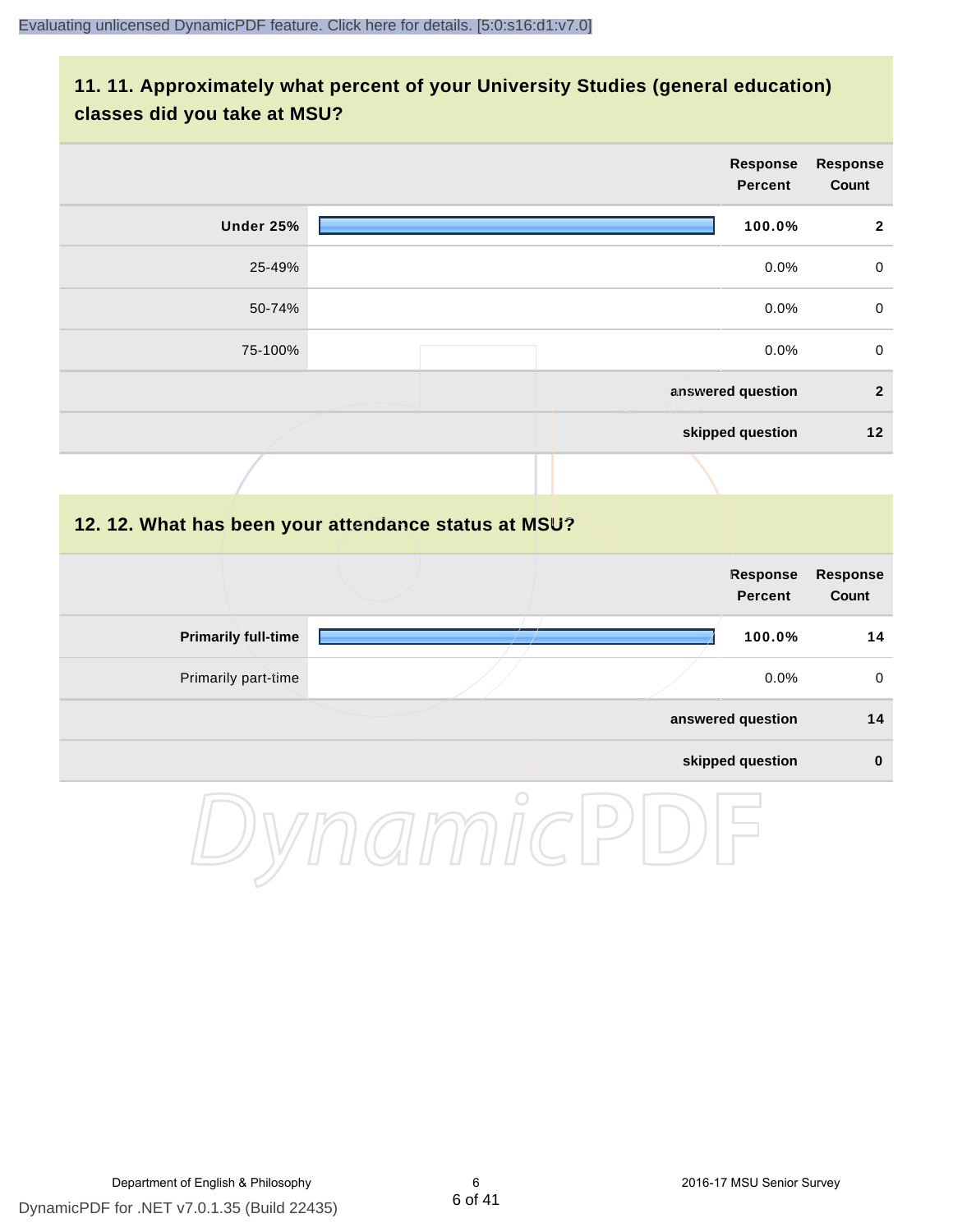## **13. 13. In which Residential College are you a member?**

|                            | <b>Response</b><br><b>Percent</b> | <b>Response</b><br><b>Count</b> |
|----------------------------|-----------------------------------|---------------------------------|
| Do not know                | 0.0%                              | $\mathbf 0$                     |
| <b>Clark College</b>       | 0.0%                              | $\pmb{0}$                       |
| Elizabeth College          | 0.0%                              | $\pmb{0}$                       |
| Franklin-Springer Colleges | 14.3%                             | $\overline{2}$                  |
| <b>Hart College</b>        | 21.4%                             | $\mathbf 3$                     |
| <b>Hester College</b>      | 21.4%                             | $\mathbf 3$                     |
| <b>Regents College</b>     | 21.4%                             | $\mathbf 3$                     |
| Richmond College           | 7.1%                              | $\mathbf{1}$                    |
| <b>White College</b>       | 14.3%                             | $\overline{2}$                  |
|                            | answered question                 | 14                              |
|                            | skipped question                  | $\bf{0}$                        |

DynamicPDF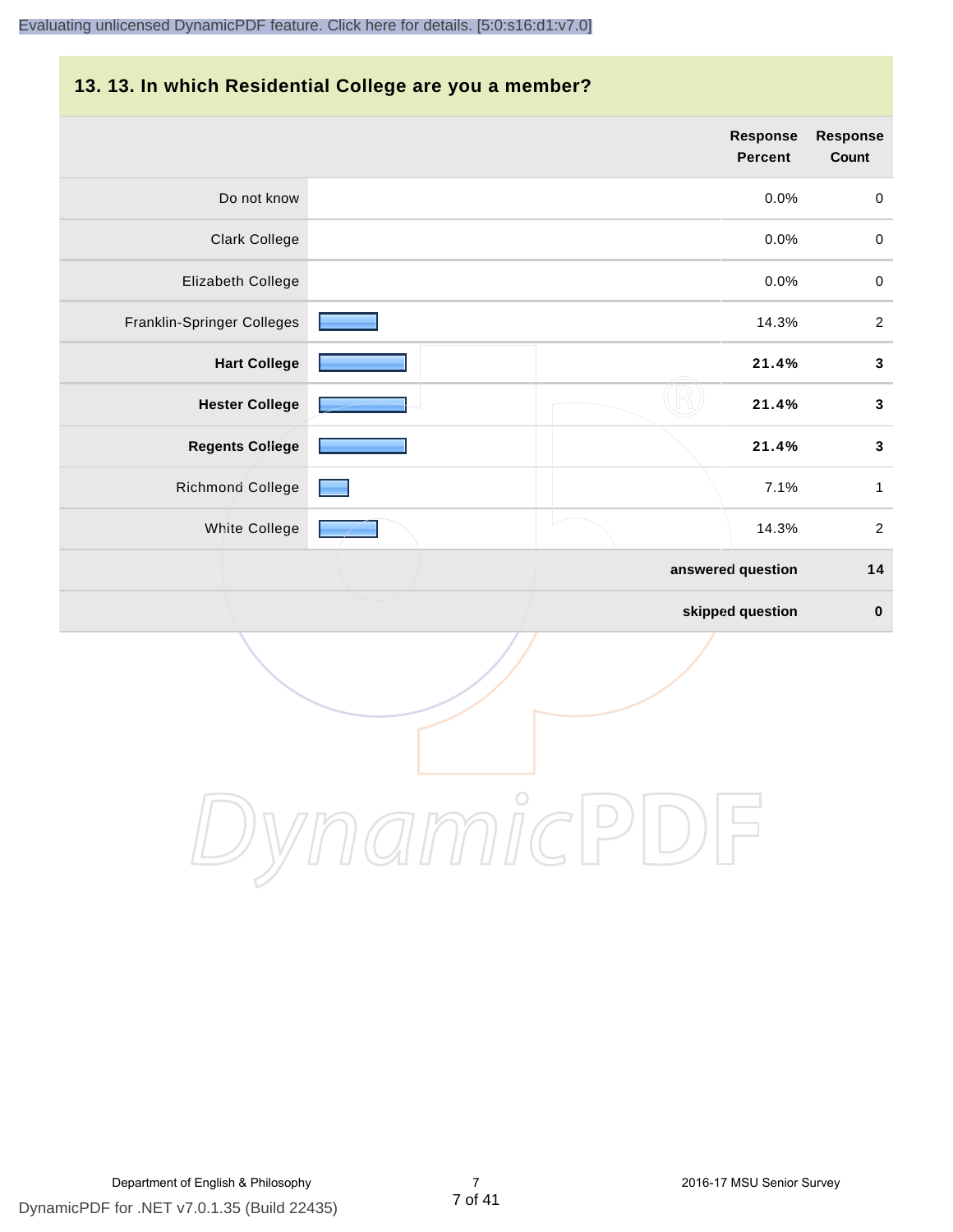# **13. 13. In which Residential College are you a member? answered question 14 skipped question 0**

## **14. 14. Have you ever received any type of Financial Aid while at MSU? (scholarships, grants, work-study, etc.)**



**15. 15. How many years will it take you to complete your degree from the point of your initial enrollment in college (including any time at a previous institution)?**

|               | Response<br><b>Percent</b>                                  | <b>Response</b><br>Count |
|---------------|-------------------------------------------------------------|--------------------------|
| Two           | 0.0%                                                        | $\mathsf 0$              |
| Three         | 14.3%                                                       | $\overline{2}$           |
| Four          | 57.1%<br>--<br>$\overline{\phantom{0}}$<br>$\sqrt{1 +  x }$ | $\bf8$                   |
| Five          | 28.6%                                                       | $\overline{4}$           |
| Six           | 0.0%                                                        | $\mathsf 0$              |
| More than six | 0.0%                                                        | $\mathsf 0$              |
|               | answered question                                           | $14$                     |
|               | skipped question                                            | $\pmb{0}$                |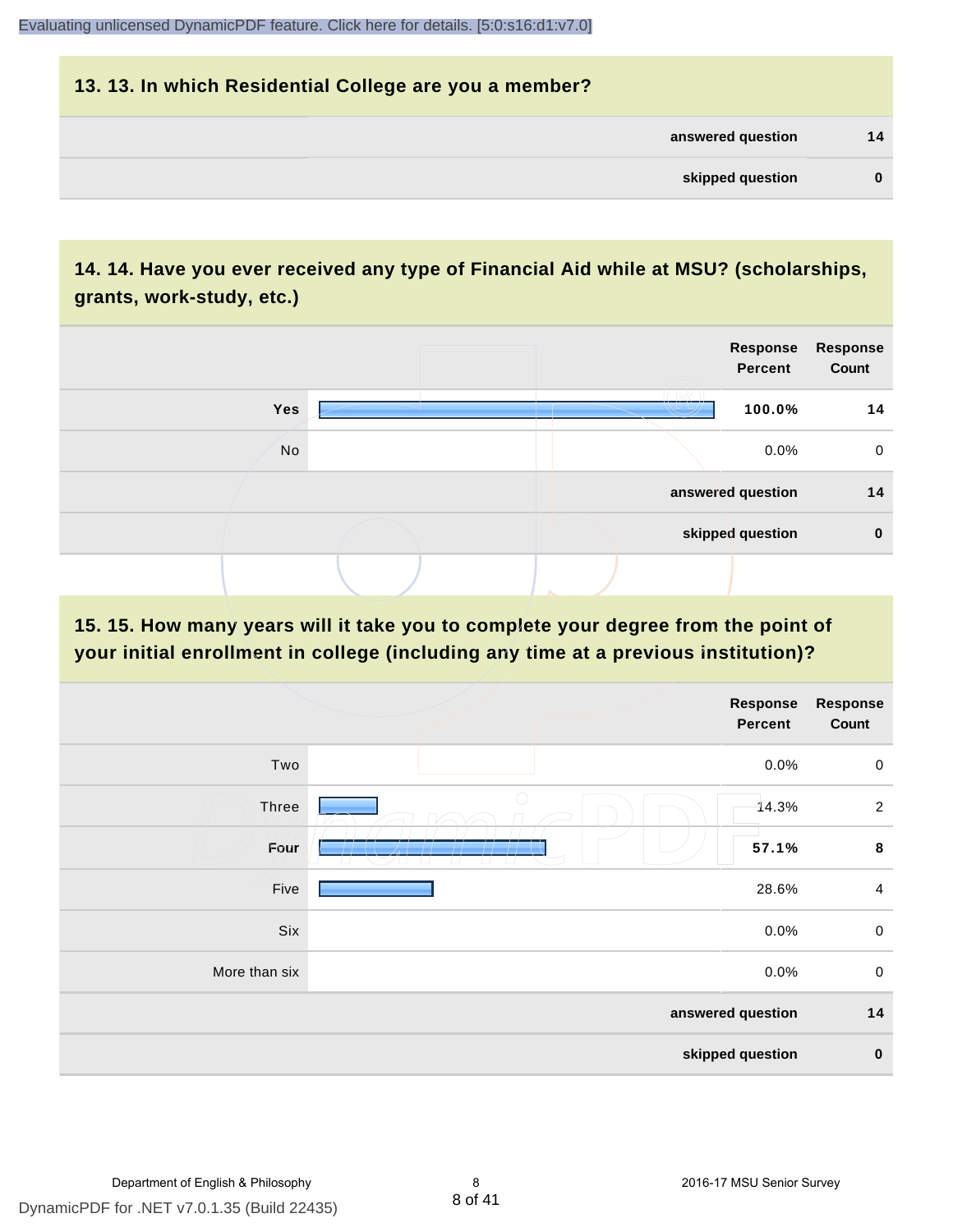## **16. 16. In what range does your grade point average fall?**

|                        | Response<br><b>Percent</b> | Response<br>Count       |
|------------------------|----------------------------|-------------------------|
| Less than 2.00         | 0.0%                       | $\pmb{0}$               |
| 2.00-2.50              | 0.0%                       | $\mathbf 0$             |
| 2.51-3.00              | 14.3%                      | $\overline{2}$          |
| 3.01-3.50              | 28.6%                      | $\overline{\mathbf{4}}$ |
| $3.51 - 4.00$          | 57.1%                      | $\bf 8$                 |
|                        | answered question          | 14                      |
|                        | skipped question           | $\mathbf 0$             |
| amicP<br>$\mathcal{L}$ |                            |                         |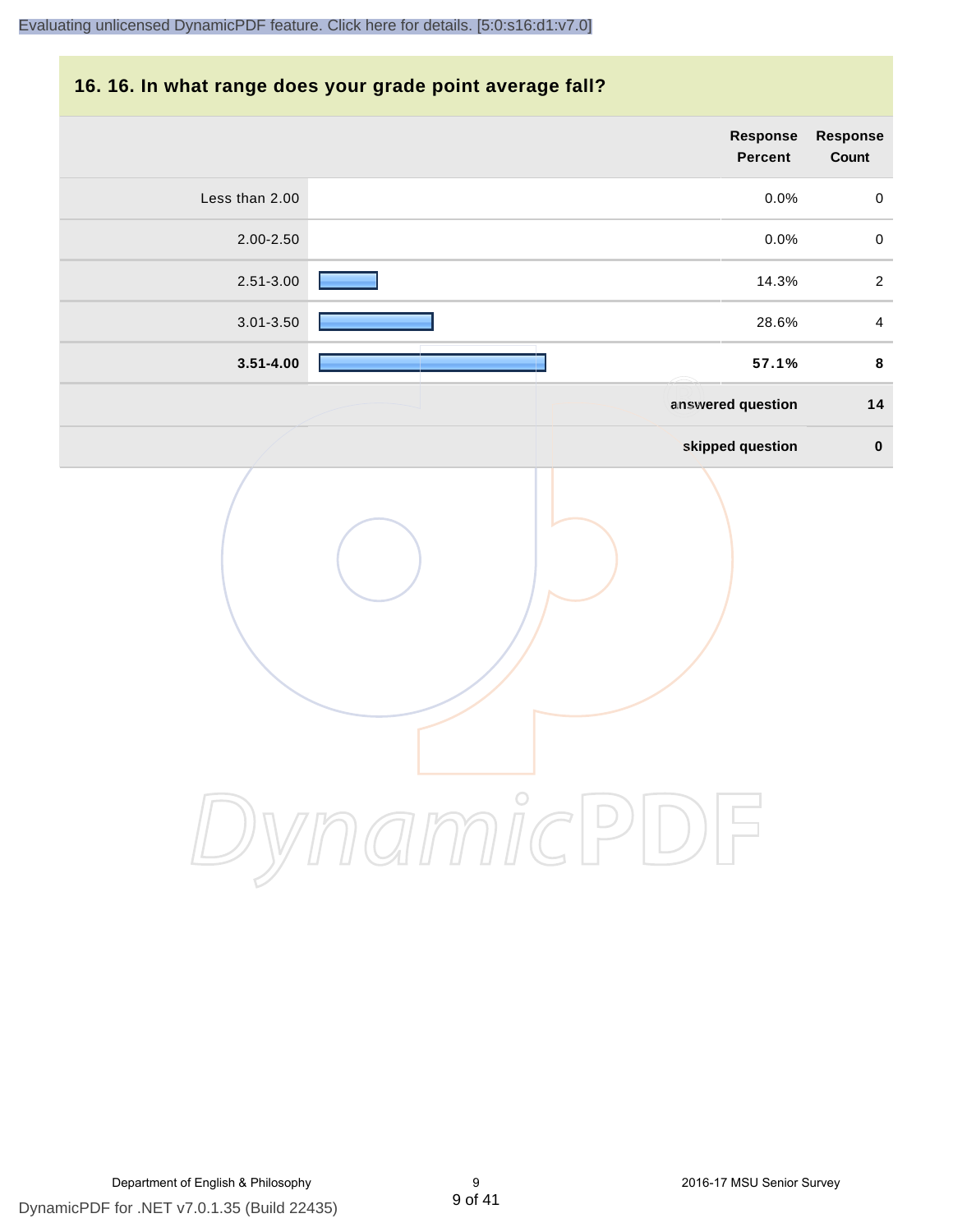|                                                          | <b>Response</b><br><b>Percent</b> | <b>Response</b><br><b>Count</b> |
|----------------------------------------------------------|-----------------------------------|---------------------------------|
| Accounting                                               | 0.0%                              | $\pmb{0}$                       |
| Advertising                                              | 0.0%                              | $\boldsymbol{0}$                |
| Agricultural Science & Technology<br>(associate's)       | 0.0%                              | $\boldsymbol{0}$                |
| Agricultural Science (bachelor's)                        | 0.0%                              | $\boldsymbol{0}$                |
| Animal Technology/Animal-Equine                          | 0.0%                              | $\mathbf 0$                     |
| Animal Technology/Vet Tech,<br>Pre-Vet                   | 0.0%                              | $\mathbf 0$                     |
| <b>Applied Physics</b>                                   | 0.0%                              | $\pmb{0}$                       |
| Art                                                      | 0.0%                              | $\pmb{0}$                       |
| <b>Athletic Training</b>                                 | 0.0%                              | $\pmb{0}$                       |
| Biology                                                  | 0.0%                              | $\pmb{0}$                       |
| <b>Business Administration</b><br>(associate's)          | 0.0%                              | $\boldsymbol{0}$                |
| <b>Business Administration</b><br>(bachelor's)           | $\bigcirc$<br>0.0%                | $\boldsymbol{0}$                |
| <b>Career &amp; Technical Education</b><br>(associate's) | 0.0%                              | $\pmb{0}$                       |
| <b>Career &amp; Technical Education</b><br>(bachelor's)  | 0.0%                              | $\mathbf 0$                     |
| Chemistry                                                | 0.0%                              | $\pmb{0}$                       |
| Civil Engineering Technology<br>(associate's)            | 0.0%                              | $\pmb{0}$                       |
|                                                          | answered question                 | $14$                            |
|                                                          | skipped question                  | $\pmb{0}$                       |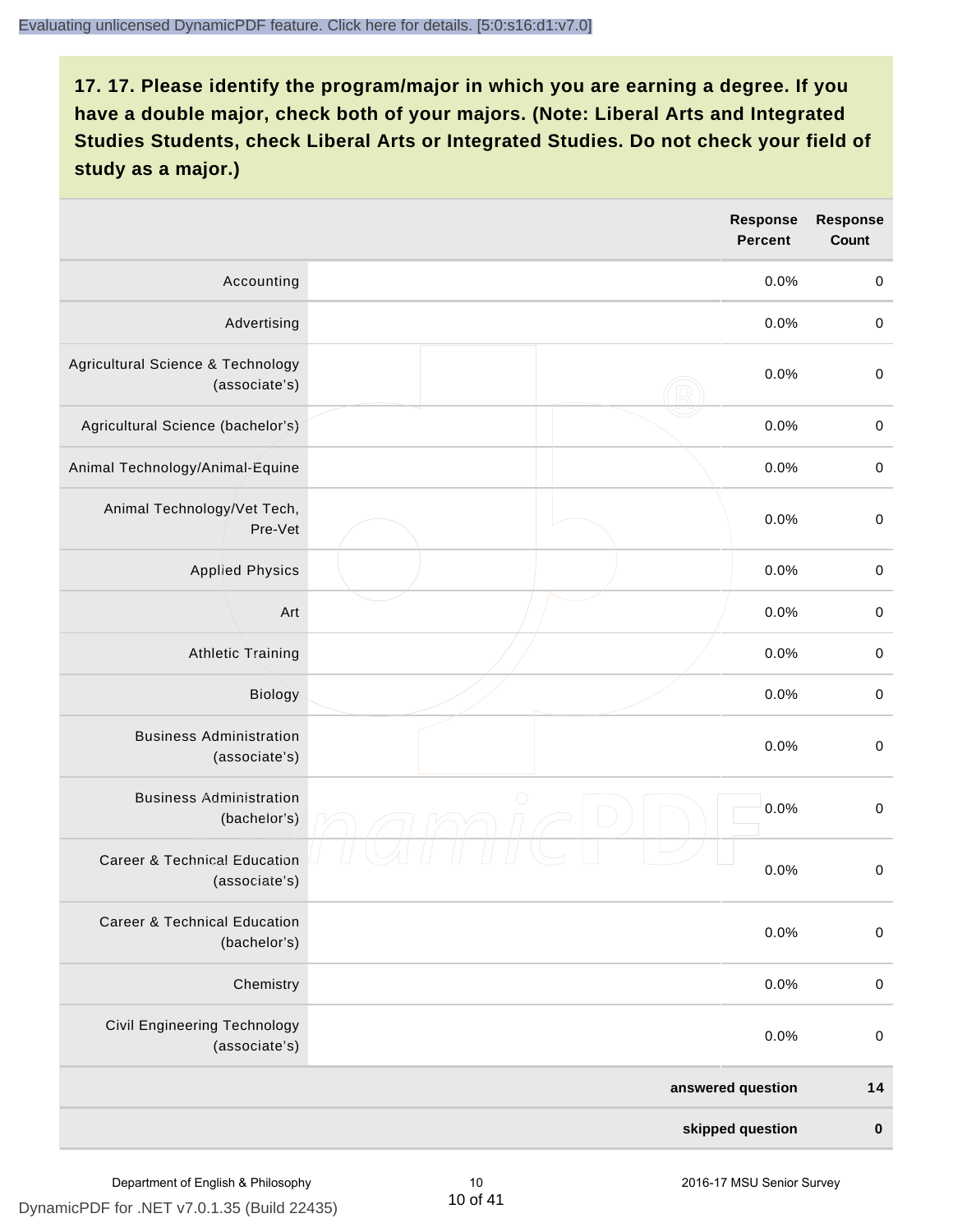| <b>Civil Engineering Technology</b><br>(bachelor's) | 0.0%                | $\mathbf 0$      |
|-----------------------------------------------------|---------------------|------------------|
| <b>Communication Disorders</b>                      | 0.0%                | $\pmb{0}$        |
| <b>Community Health</b>                             | 0.0%                | $\pmb{0}$        |
| <b>Computer Information Systems</b>                 | 0.0%                | $\pmb{0}$        |
| <b>Computer Science</b>                             | 0.0%                | $\pmb{0}$        |
| Creative Writing (BFA)                              | 14.3%               | $\sqrt{2}$       |
| <b>Criminal Justice</b>                             | 0.0%                | $\mathbf 0$      |
| Economics                                           | 0.0%                | $\pmb{0}$        |
| <b>Electromechanical Engineering</b><br>Technology  | 0.0%                | $\mathbf 0$      |
| <b>Elementary School Education</b>                  | 0.0%                | $\boldsymbol{0}$ |
| Engineering Graphics & Design                       | 0.0%                | $\pmb{0}$        |
| <b>Engineering Physics</b>                          | 0.0%                | $\pmb{0}$        |
| English                                             | 64.3%               | $\boldsymbol{9}$ |
| English Education (TESOL)                           | 35.7%<br>$\bigcirc$ | $\,$ 5 $\,$      |
| <b>Exercise Science</b>                             | 0.0%                | $\pmb{0}$        |
| Finance                                             | 0.0%                | $\,0\,$          |
| French                                              | 0.0%                | $\,0\,$          |
| General Studies (associate's)                       | 0.0%                | $\pmb{0}$        |
| Geosciences                                         | 0.0%                | $\mathbf 0$      |
| German                                              | 7.1%                | $\mathbf{1}$     |
|                                                     | answered question   | 14               |
|                                                     | skipped question    | $\pmb{0}$        |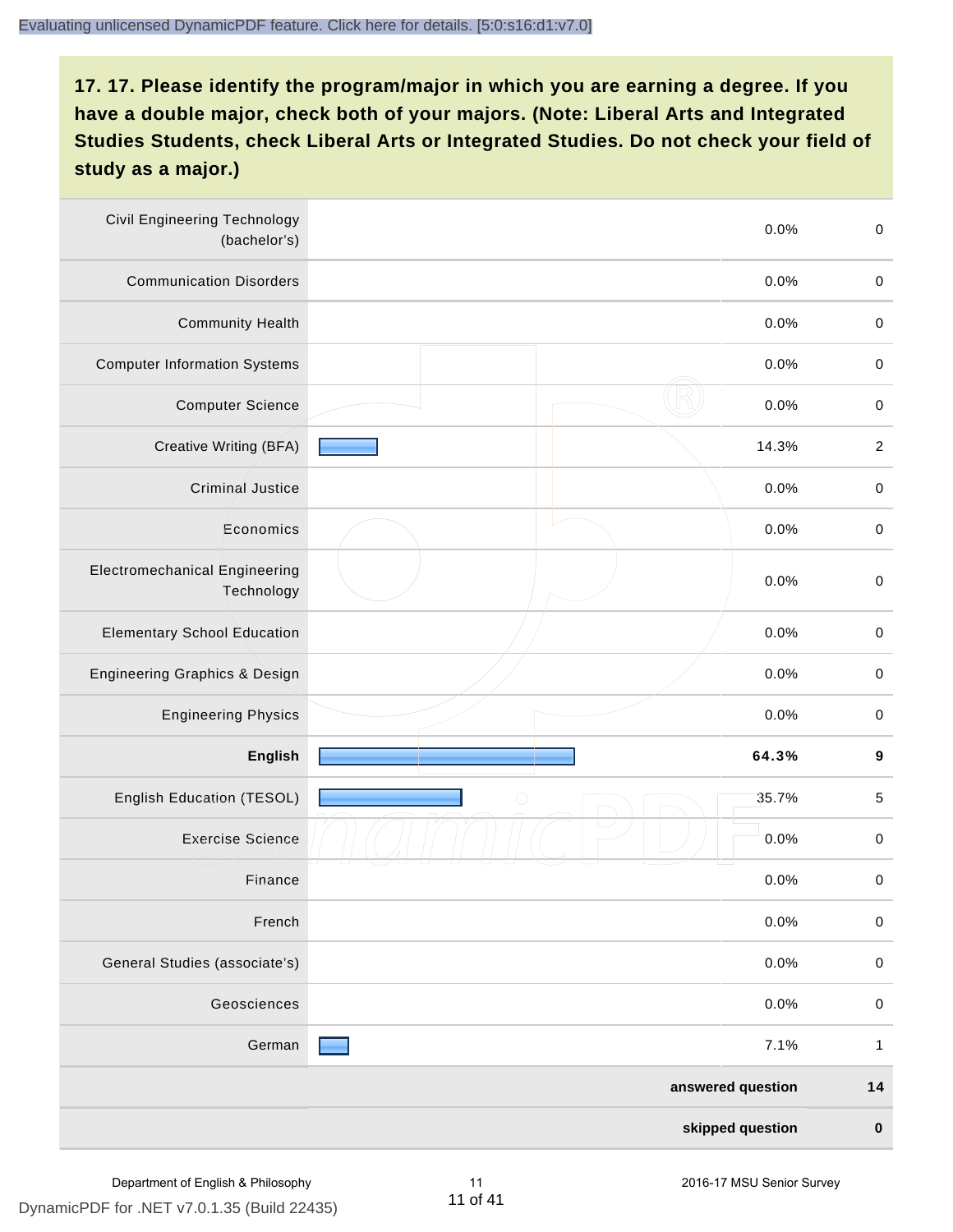| <b>Graphic Communications Media</b>            | 0.0%               | $\boldsymbol{0}$ |
|------------------------------------------------|--------------------|------------------|
| Health & Physical Education                    | 0.0%               | $\pmb{0}$        |
| <b>Health Information Administration</b>       | 0.0%               | $\boldsymbol{0}$ |
| History                                        | 0.0%               | $\pmb{0}$        |
| <b>Industrial Technology</b><br>(associate's)  | 0.0%               | $\boldsymbol{0}$ |
| Integrated Studies (BIS)                       | 0.0%               | $\boldsymbol{0}$ |
| Interdisciplinary Early Childhood<br>Education | 0.0%               | $\boldsymbol{0}$ |
| <b>Interior Design</b>                         | 0.0%               | $\boldsymbol{0}$ |
| <b>International Business</b>                  | 0.0%               | $\boldsymbol{0}$ |
| <b>International Studies</b>                   | 0.0%               | $\mathbf 0$      |
| Japanese                                       | 0.0%               | $\boldsymbol{0}$ |
| Journalism                                     | 0.0%               | $\boldsymbol{0}$ |
| Learning & Behavior Disorders                  | 0.0%               | $\boldsymbol{0}$ |
| <b>Liberal Arts</b>                            | $\bigcirc$<br>0.0% | $\pmb{0}$        |
| Logistics & Supply Chain<br>Management         | 0.0%               | $\boldsymbol{0}$ |
| Management                                     | 0.0%               | 0                |
| <b>Manufacturing Technology</b>                | 0.0%               | $\mathbf 0$      |
| Marketing                                      | 0.0%               | $\boldsymbol{0}$ |
| Mathematics                                    | 0.0%               | $\pmb{0}$        |
|                                                | answered question  | $14$             |
|                                                | skipped question   | $\pmb{0}$        |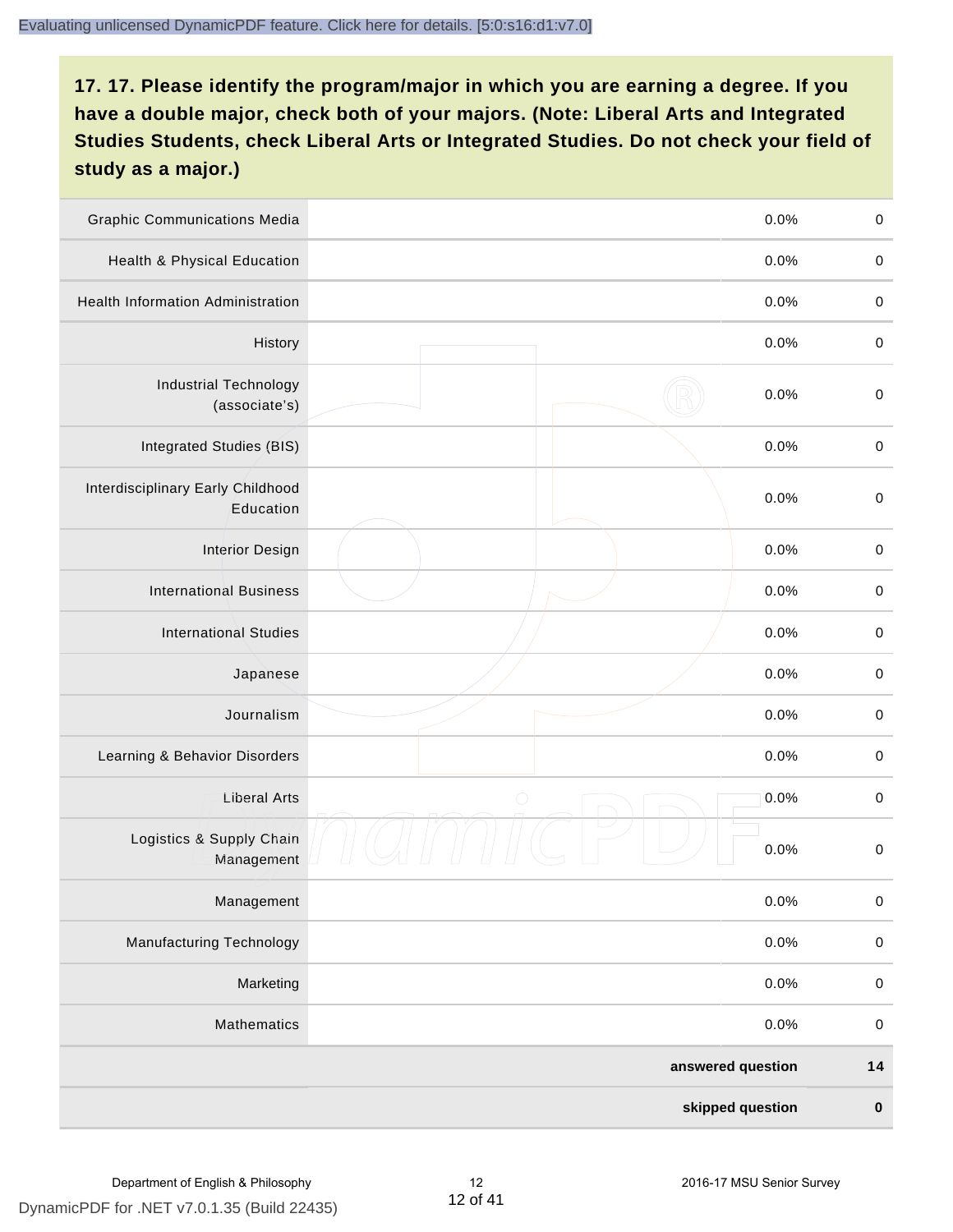| Middle School Education                   | 0.0%               | $\boldsymbol{0}$ |
|-------------------------------------------|--------------------|------------------|
| Music                                     | 0.0%               | $\pmb{0}$        |
| <b>Music Business</b>                     | 0.0%               | $\pmb{0}$        |
| Nonprofit Leadership Studies              | 0.0%               | $\pmb{0}$        |
| Nursing                                   | 0.0%               | $\boldsymbol{0}$ |
| Nursing/RN to BSN                         | 0.0%               | $\boldsymbol{0}$ |
| Nutrition, Dietetics, & Food Mgmt         | 0.0%               | $\boldsymbol{0}$ |
| Occupational Safety and Health            | 0.0%               | $\boldsymbol{0}$ |
| Organizational Communication              | 0.0%               | $\pmb{0}$        |
| Philosophy                                | 0.0%               | $\pmb{0}$        |
| Physics                                   | 0.0%               | $\boldsymbol{0}$ |
| <b>Political Science</b>                  | 0.0%               | $\boldsymbol{0}$ |
| Psychology                                | 0.0%               | $\boldsymbol{0}$ |
| <b>Public Administration</b>              | 0.0%               | $\boldsymbol{0}$ |
| <b>Public Relations</b>                   | $\bigcirc$<br>0.0% | $\boldsymbol{0}$ |
| <b>Recreation &amp; Leisure Services</b>  | 0.0%               | $\pmb{0}$        |
| Social Work                               | 0.0%               | $\pmb{0}$        |
| Sociology                                 | 0.0%               | $\boldsymbol{0}$ |
| Spanish                                   | 0.0%               | $\mathbf 0$      |
| <b>Telecommunications Systems</b><br>Mgmt | 0.0%               | $\boldsymbol{0}$ |
|                                           | answered question  | $14$             |
|                                           | skipped question   | $\pmb{0}$        |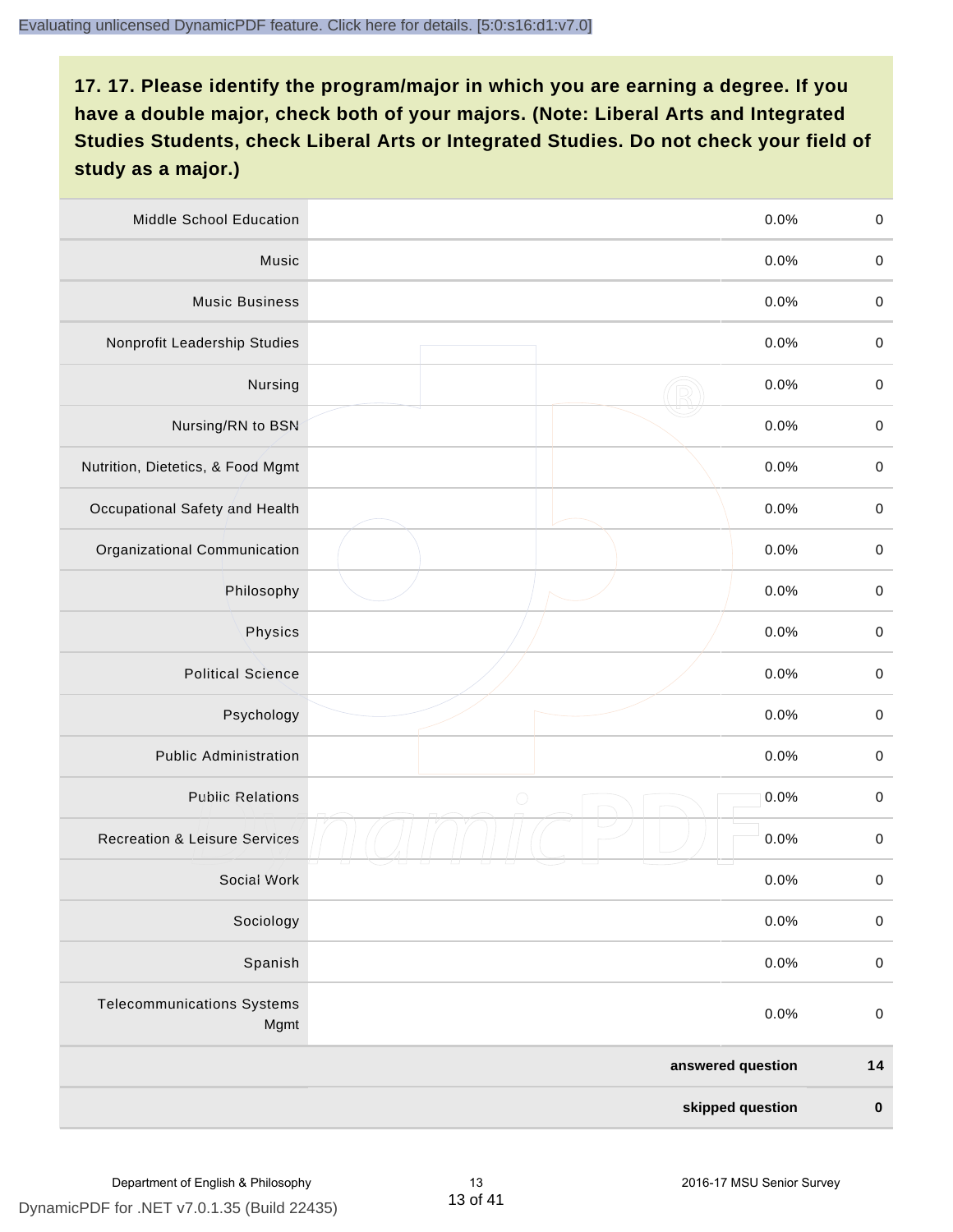| <b>Television Production</b>    | $0.0\%$           | 0        |
|---------------------------------|-------------------|----------|
| Theatre                         | $0.0\%$           | $\Omega$ |
| Wildlife & Conservation Biology | $0.0\%$           | 0        |
|                                 | answered question | 14       |
|                                 | skipped question  | 0        |
|                                 | <u>ترسنی</u>      |          |

#### **18. 20. What is the highest degree you eventually hope to receive?**

|               |  | <b>Response</b><br><b>Percent</b> | <b>Response</b><br>Count |
|---------------|--|-----------------------------------|--------------------------|
| Associate     |  | 0.0%                              | $\mathsf 0$              |
| Baccalaureate |  | 21.4%                             | $\mathfrak{S}$           |
| Graduate      |  | 57.1%                             | 8                        |
| Professional  |  | 21.4%                             | $\mathbf{3}$             |
|               |  | answered question                 | 14                       |
|               |  | skipped question                  | $\pmb{0}$                |
|               |  |                                   |                          |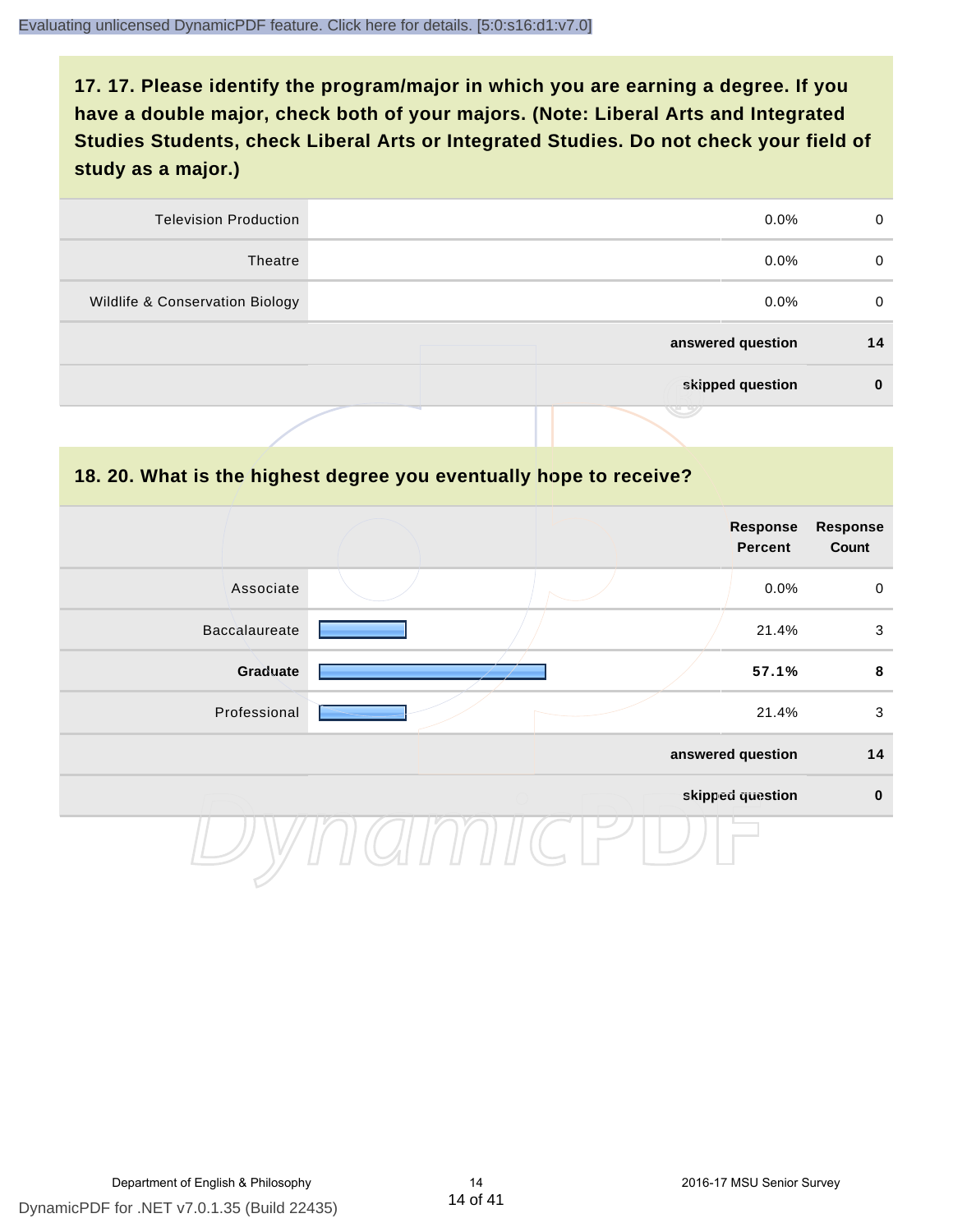#### **19. 21. Which best describes your situation?**

|                                      | <b>Response</b><br><b>Percent</b> | <b>Response</b><br>Count |
|--------------------------------------|-----------------------------------|--------------------------|
| Did not change major/area            | 57.1%                             | $\bf 8$                  |
| Did not initially declare major/area | 0.0%                              | $\mathsf{O}\xspace$      |
| Changed major/area                   | 42.9%                             | $\,6\,$                  |
|                                      | answered question                 | 14                       |
|                                      | skipped question                  | $\mathbf 0$              |
|                                      | ynamicPD                          |                          |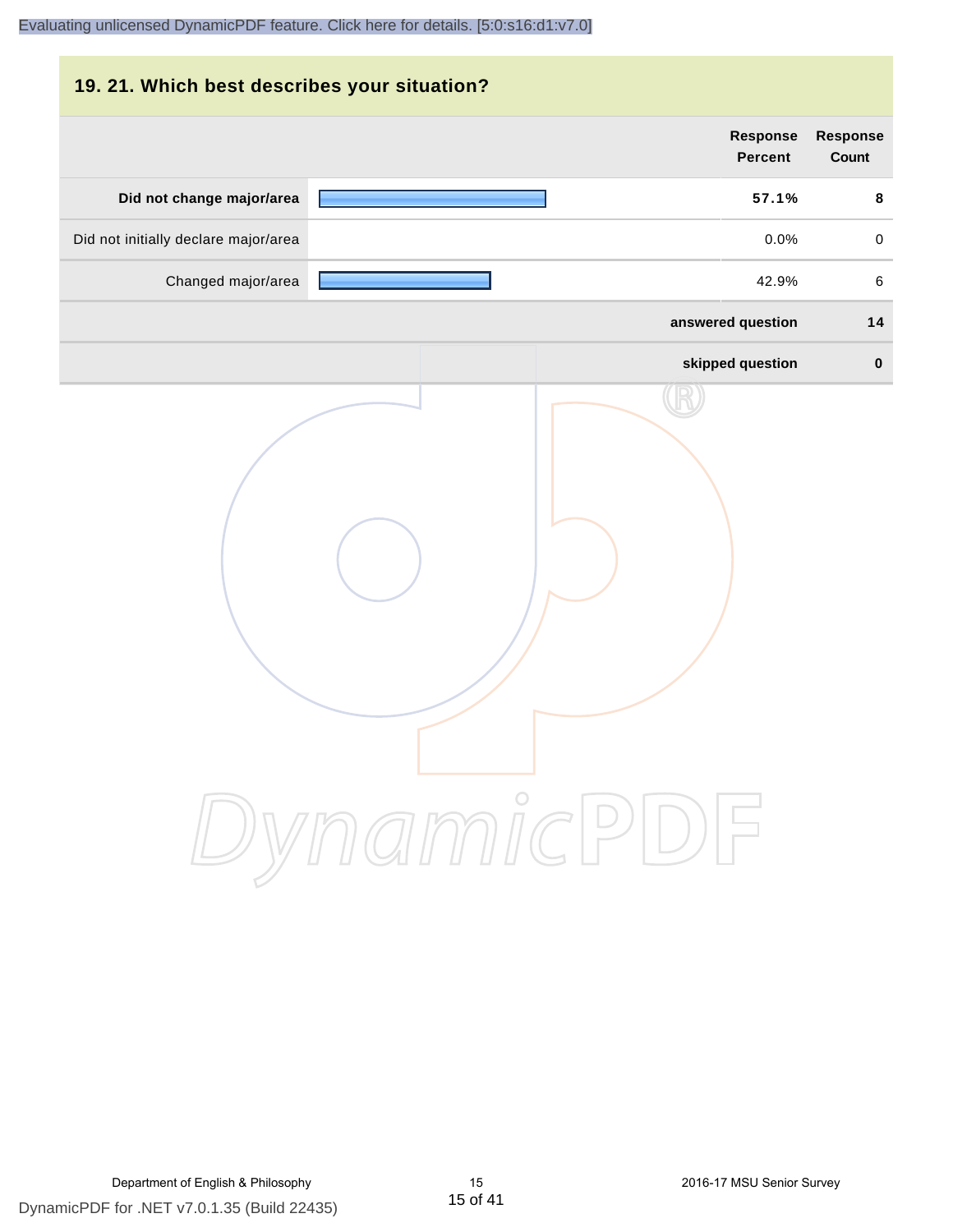#### **19. 21. Which best describes your situation?**

| answered question | 14 |
|-------------------|----|
| skipped question  | 0  |

## **20. 22. While school was in session during the past year, how many hours per week, on average, did you work for pay?**

|                    | Response<br>Percent | Response<br>Count       |
|--------------------|---------------------|-------------------------|
| Did not work       | 7.1%                |                         |
| Worked 1-10 hrs    | 21.4%               | $\mathbf{3}$            |
| Worked 11-20 hrs   | 50.0%               | $\overline{\mathbf{r}}$ |
| Worked 21-30 hrs   | 21.4%               | $\mathbf{3}$            |
| Worked 31-40 hrs   | $0.0\%$             | $\,0\,$                 |
| Worked over 40 hrs | $0.0\%$             | $\mathbf 0$             |
|                    | answered question   | 14                      |
|                    | skipped question    | $\mathbf 0$             |

**21. 23. For the most part, were classes offered at times convenient to you?**

|            | <b>Response</b><br><b>Percent</b> | Response<br>Count |
|------------|-----------------------------------|-------------------|
| <b>Yes</b> | 100.0%                            | 14                |
| No         | $0.0\%$                           | 0                 |
|            | answered question                 | 14                |
|            | skipped question                  | $\bf{0}$          |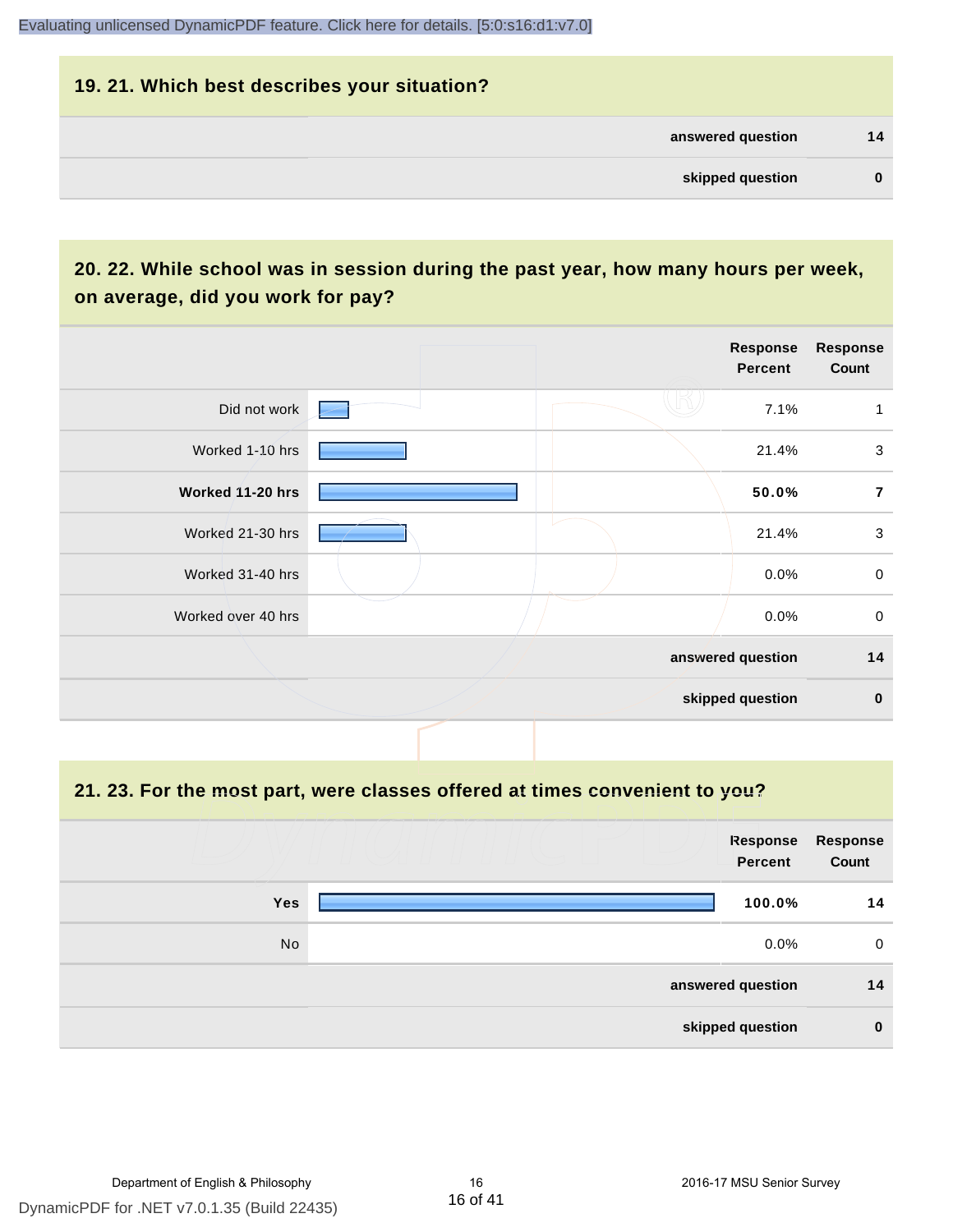#### **22. 24. What time would you have preferred?**

|                | <b>Response</b><br><b>Percent</b> | <b>Response</b><br>Count |
|----------------|-----------------------------------|--------------------------|
| Late afternoon | 0.0%                              | $\mathbf 0$              |
| Evening        | 0.0%                              | $\mathbf 0$              |
| Weekend        | 0.0%                              | $\boldsymbol{0}$         |
| During the day | 0.0%                              | $\mathbf 0$              |
| Online         | 0.0%<br>Æ                         | $\mathbf 0$              |
|                | answered question                 | $\mathbf 0$              |
|                | skipped question                  | 14                       |
|                |                                   |                          |

## **23. 25. Which best describes the location where you completed the majority of your courses?**

|                        |                   | <b>Response</b><br><b>Percent</b> | <b>Response</b><br>Count |
|------------------------|-------------------|-----------------------------------|--------------------------|
| <b>Murray</b>          |                   | 100.0%                            | 14                       |
| Paducah                |                   | 0.0%                              | $\mathbf 0$              |
| Ft. Campbell           |                   | 0.0%                              | $\mathbf 0$              |
| Madisonville           | $\bigcirc$        | 0.0%                              | $\boldsymbol{0}$         |
| Hopkinsville           |                   | 0.0%                              | $\boldsymbol{0}$         |
| Henderson              |                   | 0.0%                              | $\mathbf 0$              |
| Online                 |                   | 0.0%                              | $\boldsymbol{0}$         |
| Other (please specify) |                   | 0.0%                              | $\boldsymbol{0}$         |
|                        | answered question |                                   | $14$                     |
|                        | skipped question  |                                   | $\pmb{0}$                |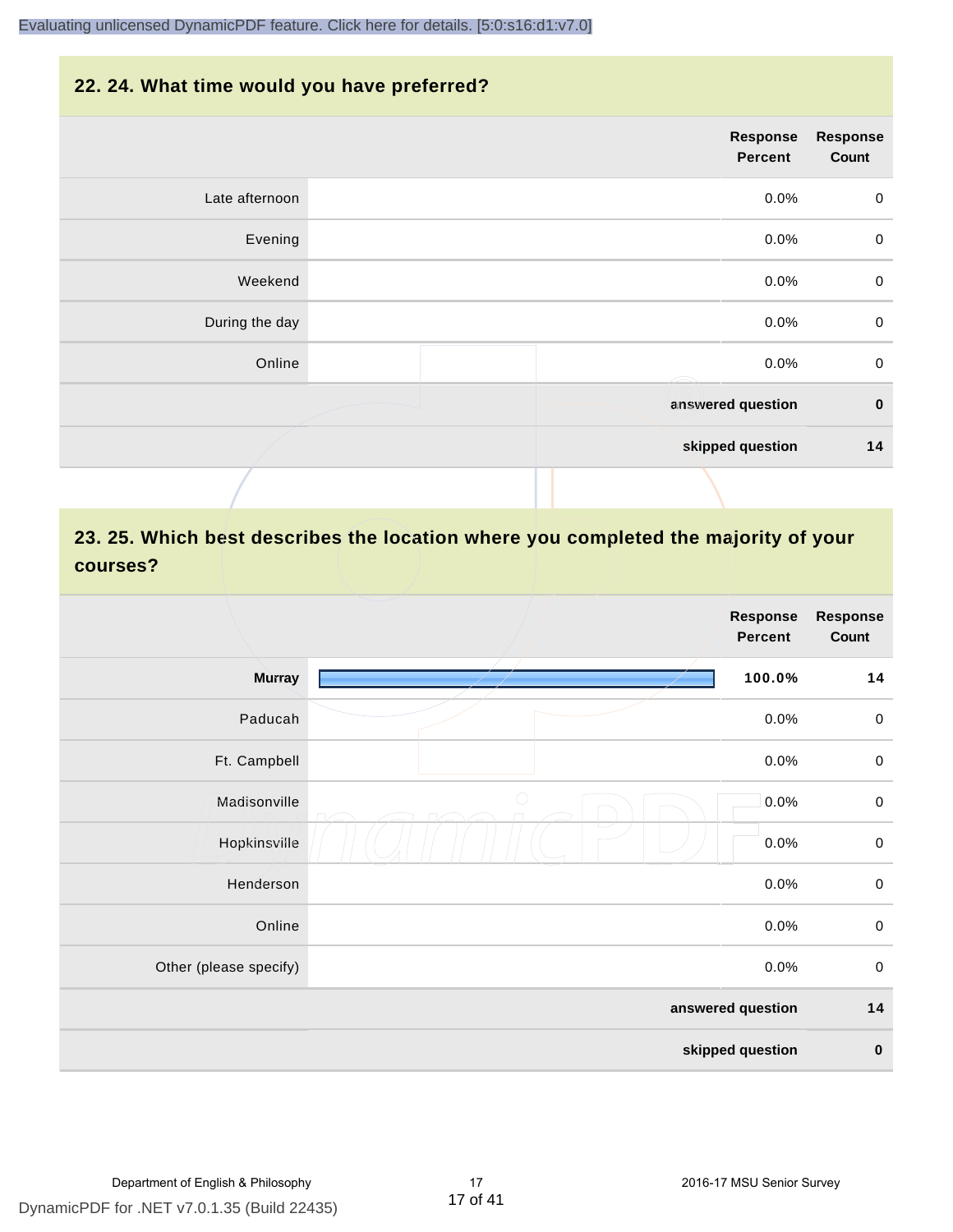#### **24. 26. Did you take any online courses while at Murray State?**

| Response<br><b>Percent</b> | Response<br>Count |
|----------------------------|-------------------|
| Yes<br>35.7%               | 5                 |
| <b>No</b><br>64.3%         | 9                 |
| answered question          | 14                |
| skipped question           | $\mathbf 0$       |
|                            |                   |

## **25. 27. Did it take you an extra semester or more to complete degree requirements at Murray State?**

| Response<br>Count | Response<br>Percent |            |                            |  |
|-------------------|---------------------|------------|----------------------------|--|
| $\sqrt{5}$        | 35.7%               |            | Yes                        |  |
| $\boldsymbol{9}$  | 64.3%               |            | $\mathop{\sf No}\nolimits$ |  |
| $14$              | answered question   |            |                            |  |
| $\pmb{0}$         | skipped question    |            |                            |  |
|                   |                     | $\bigcirc$ |                            |  |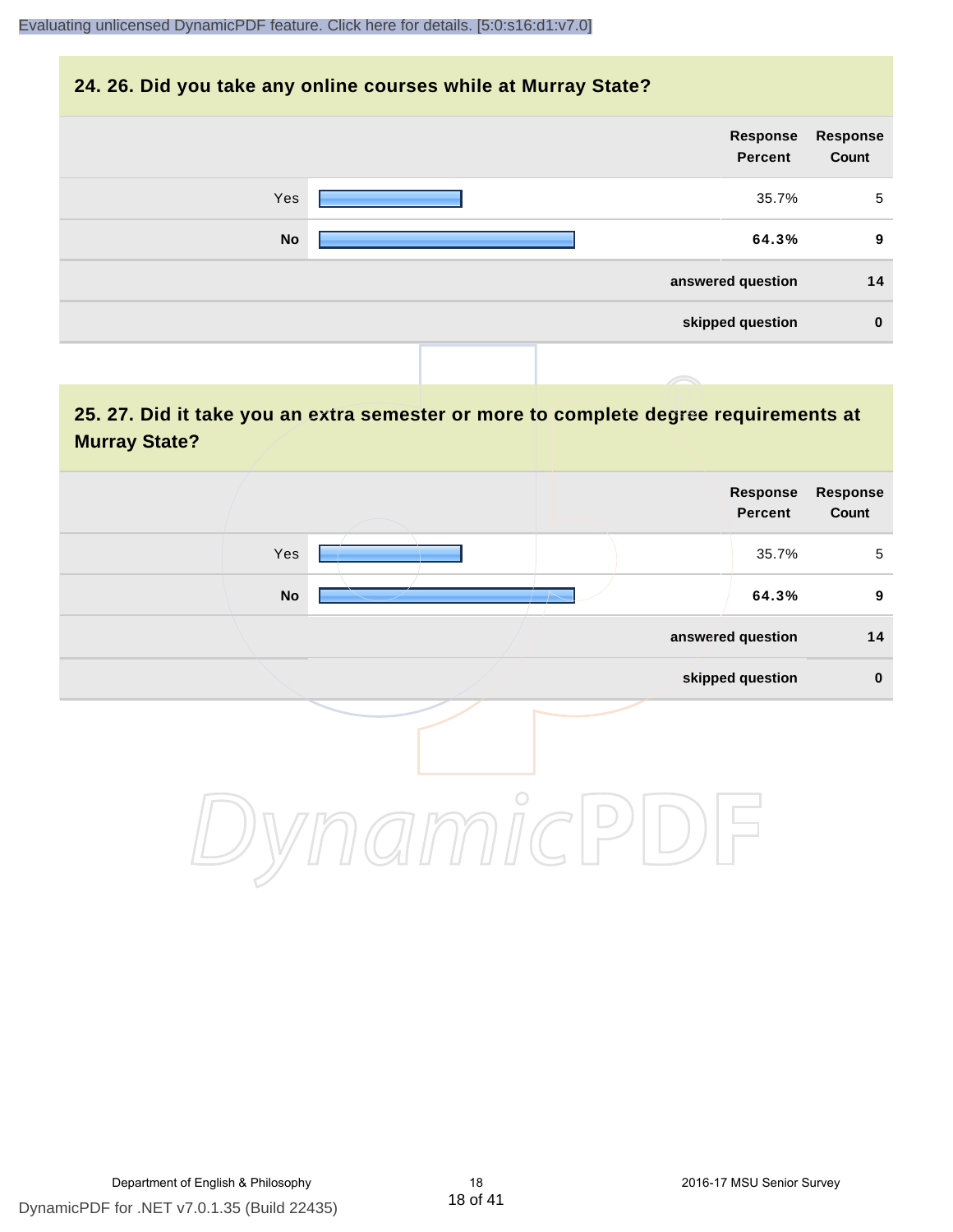#### **26. 28. Why did it take you an extra semester or more?**

|                                                                 | <b>Response</b><br><b>Percent</b> | <b>Response</b><br>Count |
|-----------------------------------------------------------------|-----------------------------------|--------------------------|
| Work obligation limited my<br>enrollment.                       | 0.0%                              | $\mathbf 0$              |
| Family obligations limited my<br>enrollment.                    | 0.0%                              | $\pmb{0}$                |
| Tuition and other costs of<br>attendance limited my enrollment. | 0.0%                              | $\mathsf 0$              |
| A decision to change majors<br>added to my requirements.        | 60.0%                             | $\mathbf{3}$             |
| A required course or courses were<br>not offered.               | 0.0%                              | $\mathbf 0$              |
| Credits were lost transferring to<br>Murray State.              | 0.0%                              | $\mathbf 0$              |
| Other (please specify)                                          | 60.0%                             | $\mathbf 3$              |
|                                                                 | answered question                 | $\overline{\mathbf{5}}$  |
|                                                                 | skipped question                  | $\boldsymbol{9}$         |
|                                                                 |                                   |                          |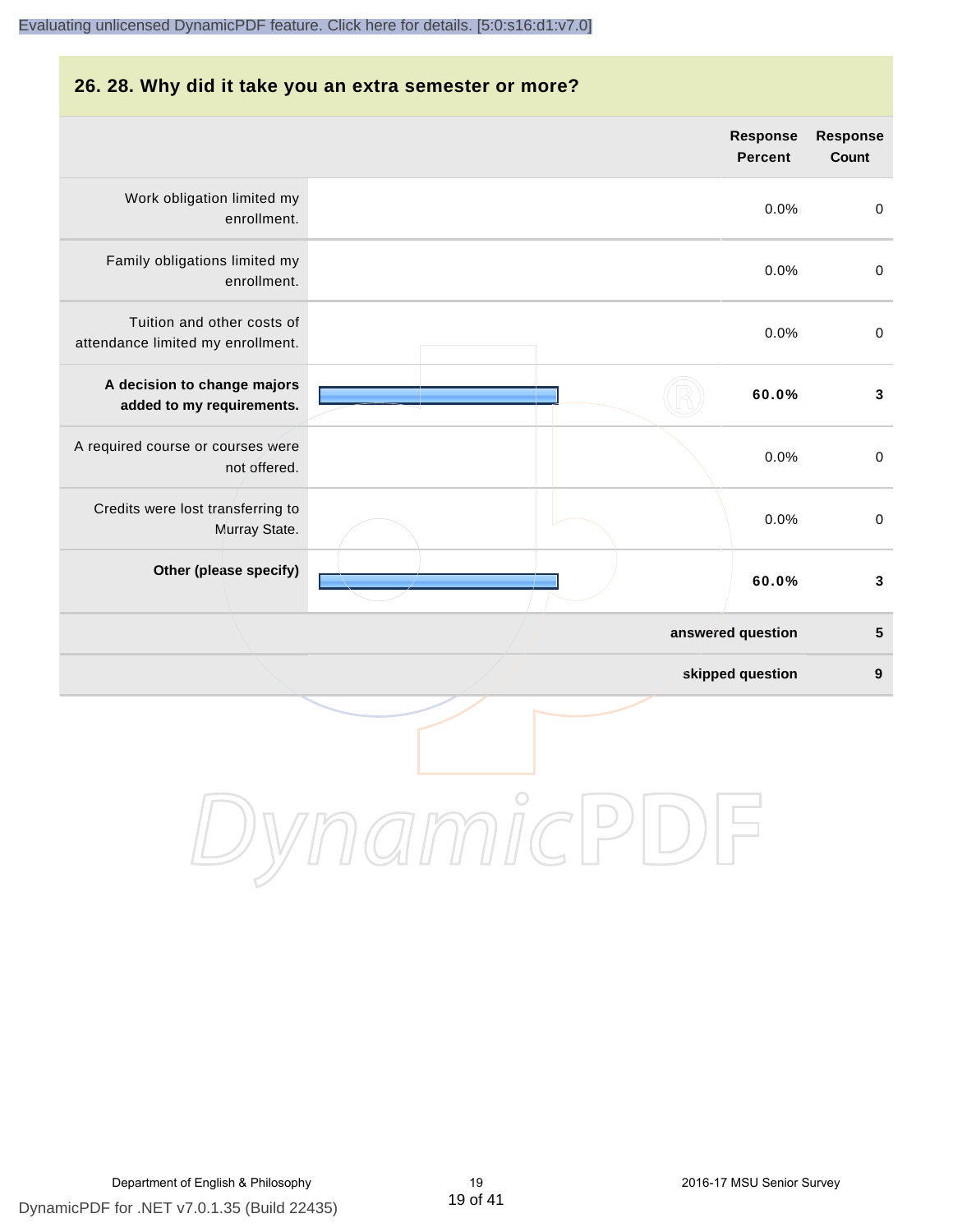| 26. 28. Why did it take you an extra semester or more? |   |
|--------------------------------------------------------|---|
| answered question                                      | 5 |
| skipped question                                       | 9 |
|                                                        |   |

## **27. 29. Did you have trouble getting any course(s) you needed while at Murray State?**

|                                                                            |  |  | <b>Response</b><br><b>Percent</b> | <b>Response</b><br>Count        |
|----------------------------------------------------------------------------|--|--|-----------------------------------|---------------------------------|
| Yes                                                                        |  |  | 14.3%                             | $\overline{2}$                  |
| <b>No</b>                                                                  |  |  | 85.7%                             | 12                              |
|                                                                            |  |  | answered question                 | 14                              |
|                                                                            |  |  | skipped question                  | $\mathbf 0$                     |
|                                                                            |  |  |                                   |                                 |
| 28. 30. Why did you have trouble getting the course?                       |  |  |                                   |                                 |
|                                                                            |  |  | <b>Response</b><br><b>Percent</b> | <b>Response</b><br><b>Count</b> |
| The course was not offered the<br>semester I needed it.                    |  |  | 100.0%                            | $\mathbf{2}$                    |
| The course was not offered at<br>hours convenient to my work<br>schedule.  |  |  | 0.0%                              | $\mathbf 0$                     |
| The course was not offered at<br>hours suitable for my school<br>schedule. |  |  | 0.0%                              | $\mathbf 0$                     |
| All course sections were closed.                                           |  |  | 0.0%                              | $\pmb{0}$                       |
| I was unaware of the prerequisites<br>for the course.                      |  |  | 0.0%                              | $\mathbf 0$                     |
|                                                                            |  |  | answered question                 | $\overline{2}$                  |
|                                                                            |  |  | skipped question                  | 12                              |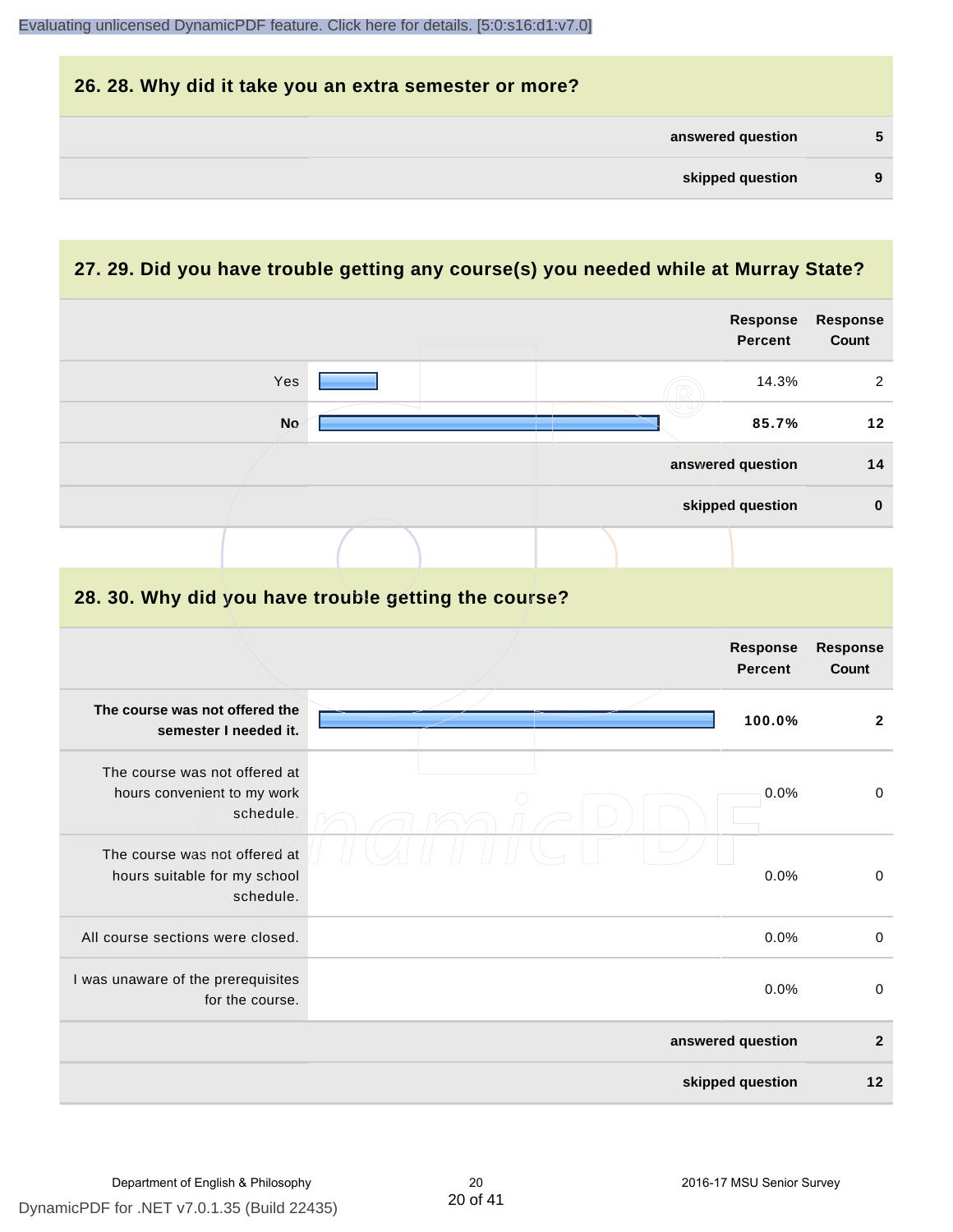## **29. 31. Which statement best describes your experience with off-campus coop/internship?**

|                                    | <b>Response</b><br><b>Percent</b> | <b>Response</b><br>Count |
|------------------------------------|-----------------------------------|--------------------------|
| Cannot judge; I did not have one.  | 50.0%                             | 7                        |
| My experience was very valuable.   | 42.9%                             | 6                        |
| My experience was valuable.        | 7.1%                              | 1                        |
| My experience was of little value. | $0.0\%$                           | 0                        |
| My experience was of no value.     | $0.0\%$                           | $\mathbf 0$              |
|                                    | answered question                 | 14                       |
|                                    | skipped question                  | $\bf{0}$                 |
|                                    |                                   |                          |

## **30. 32. Which statement best describes your experience with on-campus facultydirected research, scholarly, or creative project?**

|                                    | <b>Response</b><br><b>Percent</b> | <b>Response</b><br>Count |
|------------------------------------|-----------------------------------|--------------------------|
| Cannot judge; I did not have one.  | 35.7%                             | 5                        |
| My experience was very valuable.   | 28.6%                             | 4                        |
| My experience was valuable.        | 28.6%                             | 4                        |
| My experience was of little value. | 7.1%<br>$\sqrt{2}$                | 1                        |
| My experience was of no value.     | 0.0%                              | 0                        |
|                                    | answered question                 | 14                       |
|                                    | skipped question                  | $\bf{0}$                 |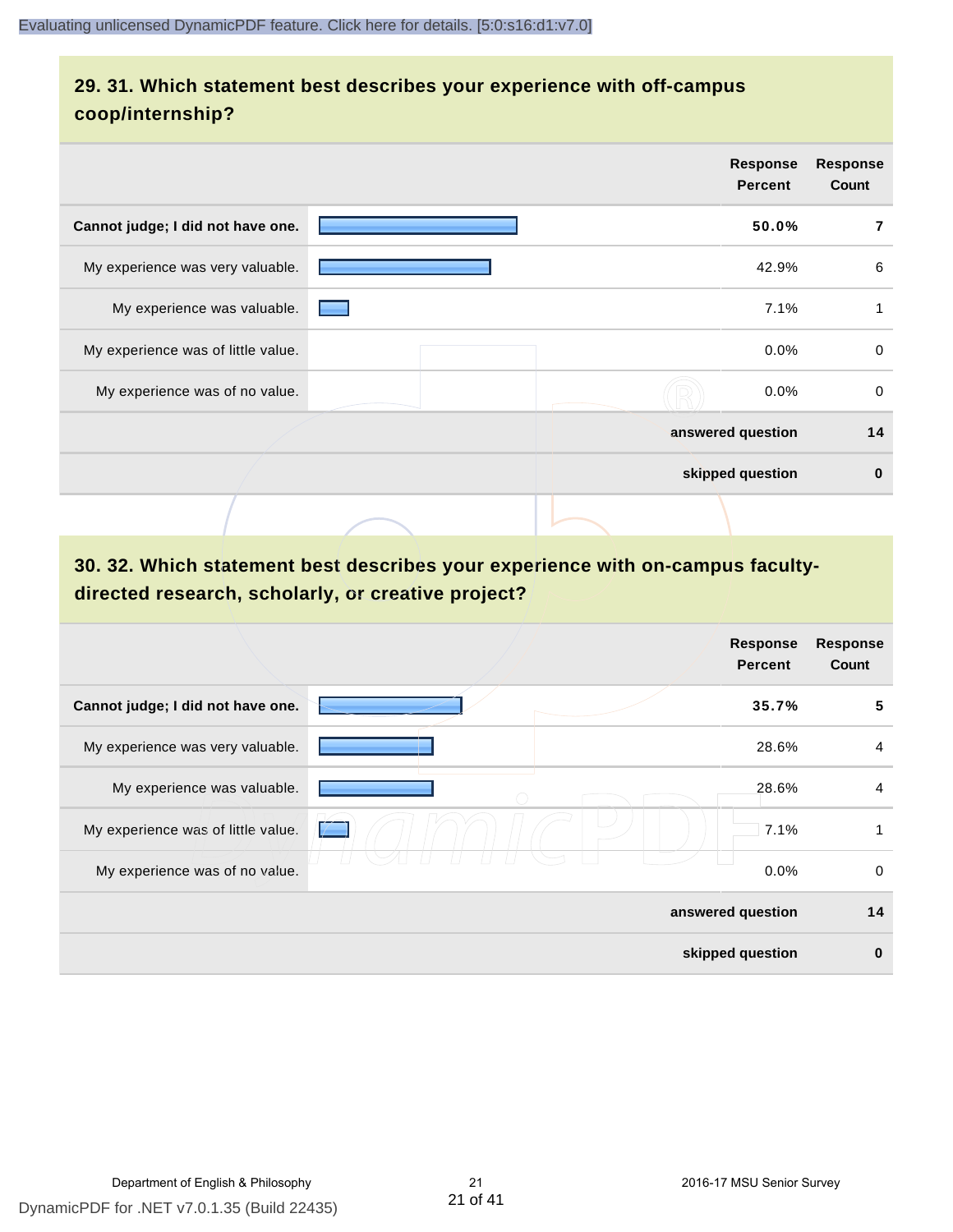## **31. 33. Which statement best describes your experience with academic advising in your major/area?**

|                                                          | <b>Response</b><br><b>Percent</b> | <b>Response</b><br>Count |
|----------------------------------------------------------|-----------------------------------|--------------------------|
| Cannot judge; I did not make use<br>of the opportunity.  | 0.0%                              | $\mathbf 0$              |
| I was satisfied with information my<br>adviser provided. | 85.7%                             | $12$                     |
| Advice was inaccurate,<br>incomplete, or misleading.     | 14.3%                             | 2                        |
| My adviser was not available.                            | 0.0%                              | $\pmb{0}$                |
|                                                          | answered question                 | 14                       |
|                                                          | skipped question                  | $\pmb{0}$                |
|                                                          | ammic<br>╰                        |                          |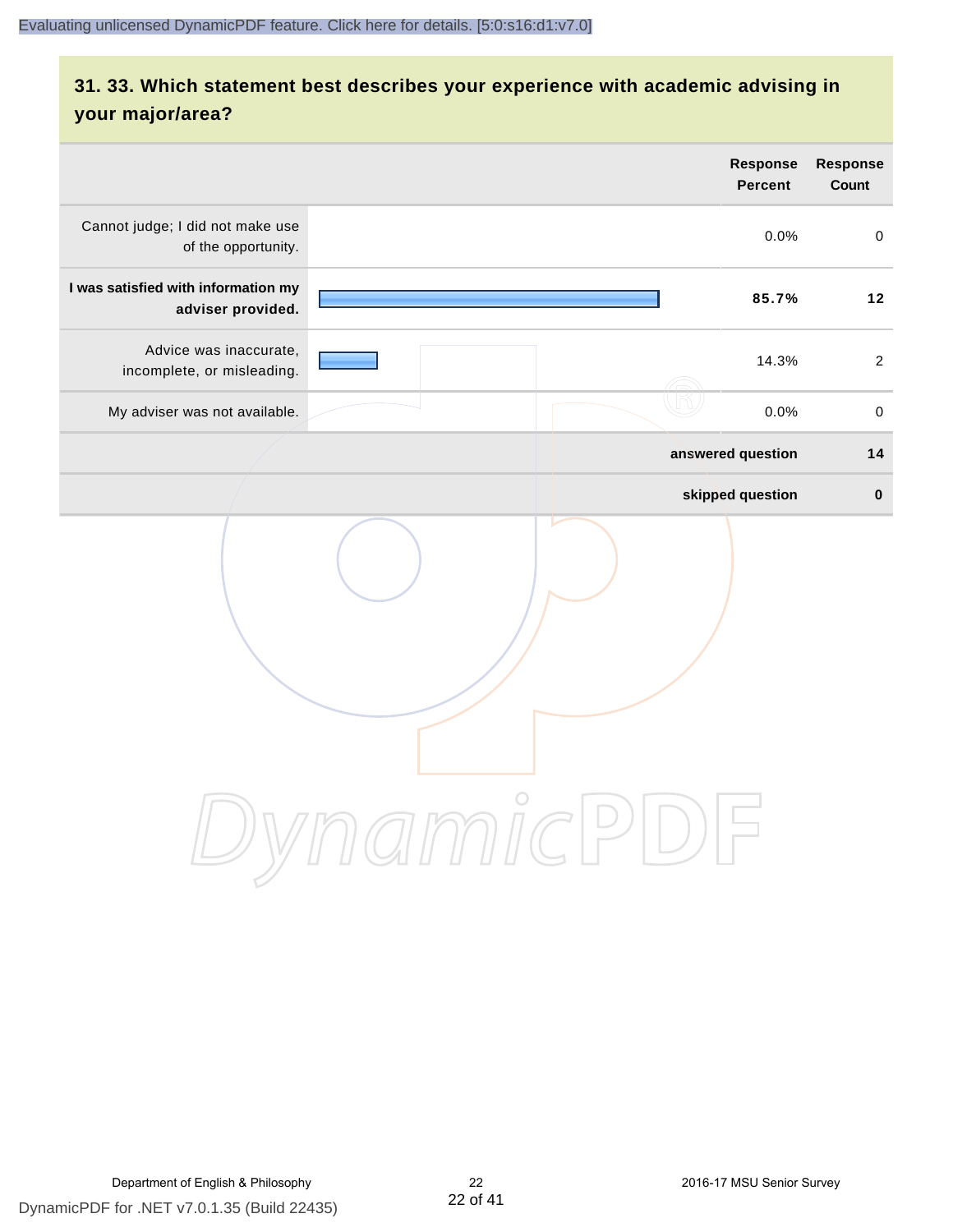## **31. 33. Which statement best describes your experience with academic advising in your major/area?**

| answered question | 14 |
|-------------------|----|
| skipped question  | 0  |

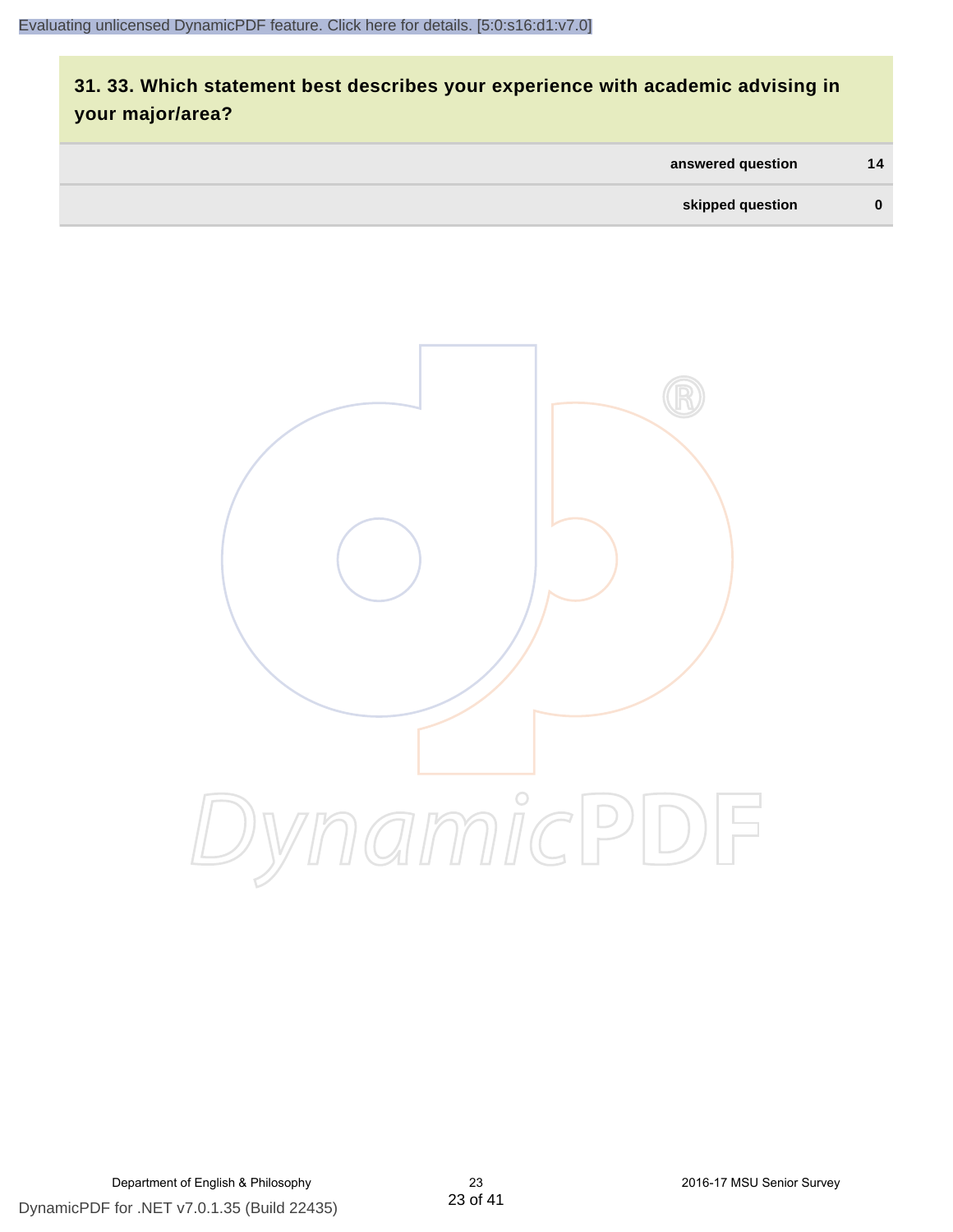## **32. Questions 34-48 For each of these items, indicate the extent to which you were satisfied.**

|                                                                                                                                                       | <b>Very</b><br>satisfied | <b>Satisfied</b> | <b>Dissatisfied</b> | <b>Very</b><br>dissatisfied | Rating<br>Average | Rating<br>Count |
|-------------------------------------------------------------------------------------------------------------------------------------------------------|--------------------------|------------------|---------------------|-----------------------------|-------------------|-----------------|
| 34. Class size relative to type of<br>course                                                                                                          | 46.2% (6)                | $53.8\%$ (7)     | $0.0\%$ (0)         | $0.0\%$ (0)                 | 3.46              | 13              |
| 35. Out-of-class availability of<br>faculty                                                                                                           | 46.2% (6)                | 53.8% (7)        | $0.0\%$ (0)         | $0.0\%$ (0)                 | 3.46              | 13              |
| 36. Effectiveness of your high<br>school preparation for college work                                                                                 | $30.8\%$ (4)             | $38.5\%$ (5)     | 23.1% (3)           | $7.7\%$ $(1)$               | 2.92              | 13              |
| 37. Fairness of faculty in their<br>treatment of individual students                                                                                  | 38.5% (5)                | $61.5\%$ (8)     | $0.0\%$ (0)         | $0.0\%$ (0)                 | 3.38              | 13              |
| 38. Overall quality of instruction at<br><b>Murray State</b>                                                                                          | $23.1\%$ (3)             | 76.9% (10)       | $0.0\%$ (0)         | $0.0\%$ (0)                 | 3.23              | 13              |
| 39. Quality of instruction in<br><b>University Studies (General</b><br>Education) courses                                                             | $15.4\%$ (2)             | 69.2% (9)        | ⊵<br>7.7%(1)        | $7.7\%$ $(1)$               | 2.92              | 13              |
| 40. Quality of instruction in your<br>major                                                                                                           | 76.9% (10)               | $23.1\%$ (3)     | $0.0\%$ (0)         | $0.0\%$ (0)                 | 3.77              | 13              |
| 41. Clarity of program objectives in<br>your major                                                                                                    | 53.8% (7)                | $23.1\%$ (3)     | $15.4\%$ (2)        | $7.7\%$ (1)                 | 3.23              | 13              |
| 42. Intellectual challenge of the<br>academic program                                                                                                 | $30.8\%$ (4)             | 69.2% (9)        | $0.0\%$ (0)         | $0.0\%$ (0)                 | 3.31              | 13              |
| 43. Encouragement and<br>information from your major<br>department for employment after<br>graduation                                                 | 46.2% (6)                | $30.8\%$ (4)     | $23.1\%$ (3)        | $0.0\%$ (0)                 | 3.23              | 13              |
| 44. Availability of opportunities to<br>engage in a faculty-mentored<br>research, scholarly, or creative<br>project in your area of<br>study/interest | $38.5\%$ (5)             | 46.2% (6)        | $15.4\%$ (2)        | $0.0\%$ (0)                 | 3.23              | 13              |
| 45. Library hours                                                                                                                                     | $53.8\%$ (7)             | 46.2% (6)        | $0.0\%$ (0)         | $0.0\%$ (0)                 | 3.54              | 13              |
|                                                                                                                                                       |                          |                  |                     |                             | answered question | 13              |
| skipped question                                                                                                                                      |                          |                  |                     |                             |                   |                 |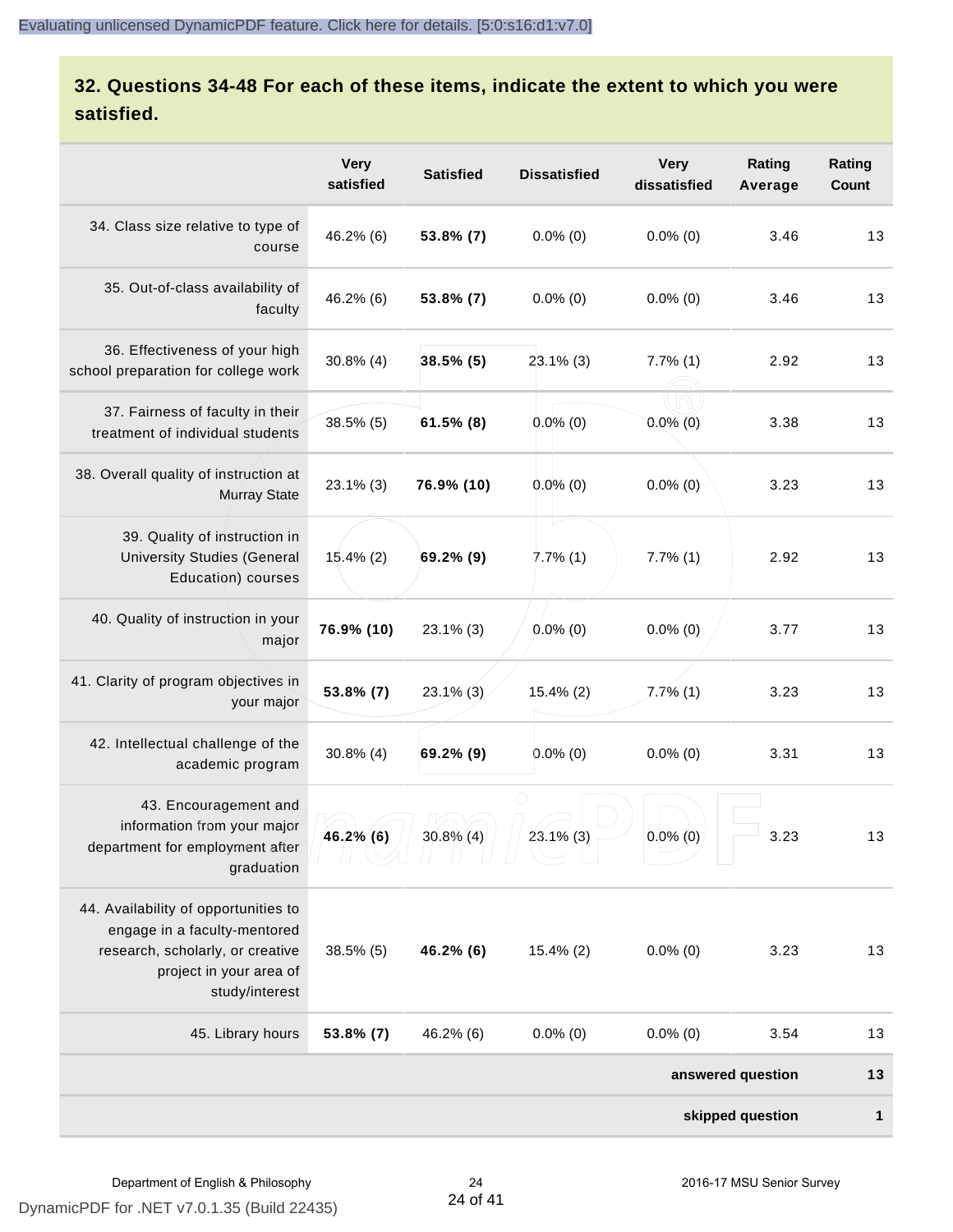#### **32. Questions 34-48 For each of these items, indicate the extent to which you were satisfied.**

| 46 Effectiveness of library<br>personnel in meeting your<br>information needs                                                | 46.2% (6) | $53.8\%$ (7) | $0.0\%$ (0)  | $0.0\%$ (0) | 3.46              | 13 |
|------------------------------------------------------------------------------------------------------------------------------|-----------|--------------|--------------|-------------|-------------------|----|
| 47. Access to on-hand or<br>electronic library resources                                                                     | 53.8% (7) | $30.8\%$ (4) | $15.4\%$ (2) | $0.0\%$ (0) | 3.38              | 13 |
| 48. Computer, individual and group<br>work spaces available within<br>University Libraries (Waterfield,<br>Pogue and Overby) | 46.2% (6) | $53.8\%$ (7) | $0.0\%$ (0)  | $0.0\%$ (0) | 3.46              | 13 |
|                                                                                                                              |           |              |              |             | answered question | 13 |
|                                                                                                                              |           |              |              |             | skipped question  | 1  |
|                                                                                                                              |           |              |              |             |                   |    |

**33. Questions 49-55 University Studies is designed to offer you a broad base of skills and knowledge and to prepare you for upper division study. Please indicate how effective University Studies at Murray State was in helping you achieve these goals.**

|                                                                            | <b>Very</b><br>effective | <b>Effective</b> | <b>Ineffective</b> | <b>Very</b><br>ineffective | <b>Rating</b><br>Average | Rating<br><b>Count</b> |
|----------------------------------------------------------------------------|--------------------------|------------------|--------------------|----------------------------|--------------------------|------------------------|
| 49. Writing skills                                                         | 46.2% (6)                | $38.5\%$ (5)     | $15.4\%$ (2)       | $0.0\%$ (0)                | 3.31                     | 13                     |
| 50. Speaking skills                                                        | $30.8\%$ (4)             | 46.2% (6)        | $23.1\%$ (3)       | $0.0\%$ (0)                | 3.08                     | 13                     |
| 51. Critical thinking skills                                               | $38.5\%$ (5)             | 53.8% (7)        | $7.7%$ (1)         | $0.0\%(0)$                 | 3.31                     | 13                     |
| 52. Technology skills/computer<br>skills                                   | $15.4\%$ (2)             | $61.5\%$ (8)     | $15.4\%$ (2)       | $7.7\%$ $(1)$              | 2.85                     | 13                     |
| 53. General knowledge in the<br>liberal arts and sciences                  | $15.4\%$ (2)             | 76.9% (10)       | $7.7\%$ (1)        | $0.0\%$ (0)                | 3.08                     | 13                     |
| 54. International perspectives                                             | $15.4\%$ (2)             | 76.9% (10)       | $7.7\%$ (1)        | $0.0\%$ (0)                | 3.08                     | 13                     |
| 55. Stimulation of interest in areas<br>outside your chosen field of study | $15.4\%$ (2)             | 69.2% (9)        | $15.4\%$ (2)       | $0.0\%$ (0)                | 3.00                     | 13                     |
|                                                                            |                          |                  |                    |                            | answered question        | 13                     |
|                                                                            |                          |                  |                    |                            | skipped question         | $\mathbf 1$            |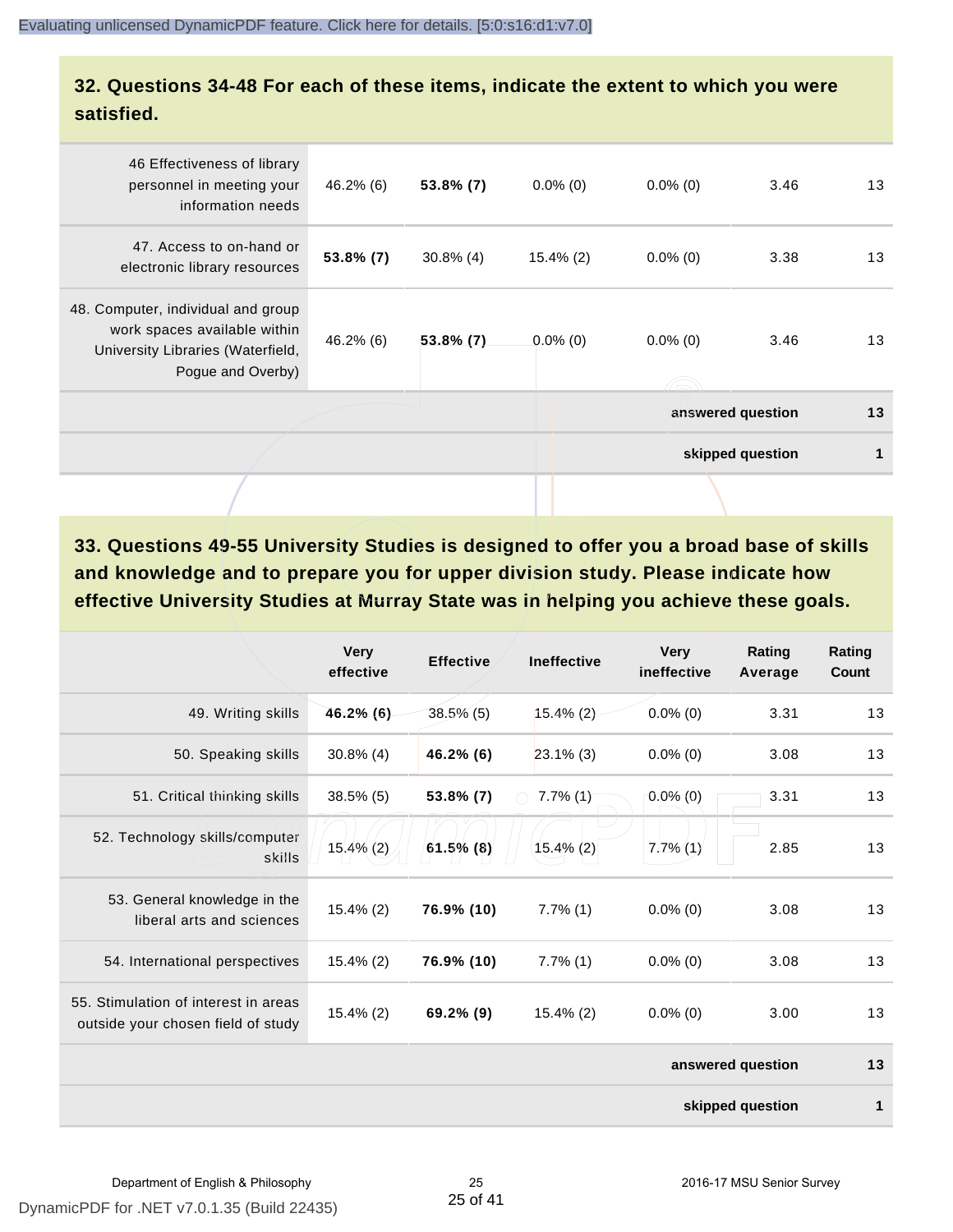**34. Questions 56-89For each of these services, activities or programs that you used, please indicate the extent to which you were satisfied that they met your needs. For those that you did not use, mark the "Did Not Use" option.**

|                                                                                    | <b>Very</b><br>satisfied | <b>Satisfied</b>                   | <b>Dissatisfied</b>               | <b>Very</b><br>dissatisfied | <b>Did Not</b><br><b>Use</b> | Rating<br>Average | Rating<br><b>Count</b> |
|------------------------------------------------------------------------------------|--------------------------|------------------------------------|-----------------------------------|-----------------------------|------------------------------|-------------------|------------------------|
| 56. African-American/Multicultural<br><b>Student Services</b>                      | $0.0\%$ (0)              | $0.0\%$ (0)                        | $0.0\%$ (0)                       | $0.0\%$ (0)                 | 100.0%<br>(13)               | 0.00              | 13                     |
| 57. Blackboard/Canvas                                                              | 15.4%<br>(2)             | 84.6%<br>(11)                      | $0.0\%$ (0)                       | $0.0\%$ (0)                 | $0.0\%$ (0)                  | 3.15              | 13                     |
| 58. Career Services Office                                                         | $7.7\%$ (1)              | 15.4%<br>(2)                       | $0.0\%$ (0)                       | $0.0\%$ (0)                 | 76.9%<br>(10)                | 3.33              | 13                     |
| 59. Cultural programming and<br>activities                                         | $0.0\%$ (0)              | 46.2%<br>(6)                       | $0.0\%$ (0)                       | $0.0\%$ (0)                 | 53.8%<br>(7)                 | 3.00              | 13                     |
| 60. Degree audit (MAP report)                                                      | 38.5%<br>(5)             | 53.8%<br>(7)                       | $0.0\%$ (0)                       | $0.0\%$ (0)                 | $7.7\%$ (1)                  | 3.42              | 13                     |
| 61. Financial Aid Office customer<br>service                                       | $7.7\%$ (1)              | 46.2%<br>(6)                       | $15.4\%$ (2)                      | $0.0\%$ (0)                 | 30.8%<br>(4)                 | 2.89              | 13                     |
| 62. Dining Services                                                                | $7.7\%$ (1)              | 53.8%<br>(7)                       | $23.1\%$ (3)                      | $7.7\%$ $(1)$               | $7.7\%$ (1)                  | 2.67              | 13                     |
| 63. Graduation Office                                                              | 7.7%(1)                  | 61.5%<br>(8)                       | $0.0\%$ (0)                       | $0.0\%$ (0)                 | 30.8%<br>(4)                 | 3.11              | 13                     |
| 64. Greek life and activities                                                      | $7.7\%$ $(1)$            | $0.0\%$ (0)                        | $0.0\%$ (0)                       | $0.0\%$ (0)                 | 92.3%<br>(12)                | 4.00              | 13                     |
| 65. Health Services                                                                | $7.7\%$ (1)              | 30.8%<br>(4)                       | 15.4% (2)                         | $0.0\%$ (0)                 | 46.2%<br>(6)                 | 2.86              | 13                     |
| 66. Honor Societies/Departmental<br><b>Clubs/Special Interest</b><br>Organizations | $\sqcup$<br>23.1%<br>(3) | $\Box$<br>$\sqcup$<br>38.5%<br>(5) | $\sqcup$<br>$\Box$<br>$0.0\%$ (0) | $7.7\%$ $(1)$               | 30.8%<br>(4)                 | 3.11              | 13                     |
| 67. International programs and<br>activities                                       | 15.4%<br>(2)             | 23.1%<br>(3)                       | $0.0\%$ (0)                       | $0.0\%$ (0)                 | 61.5%<br>(8)                 | 3.40              | 13                     |
| 68. International student support<br>services                                      | $0.0\%$ (0)              | $0.0\%$ (0)                        | $0.0\%$ (0)                       | $0.0\%$ (0)                 | 100.0%<br>(12)               | 0.00              | 12                     |
|                                                                                    |                          |                                    |                                   |                             |                              | answered question | 13                     |
| skipped question                                                                   |                          |                                    |                                   |                             |                              |                   |                        |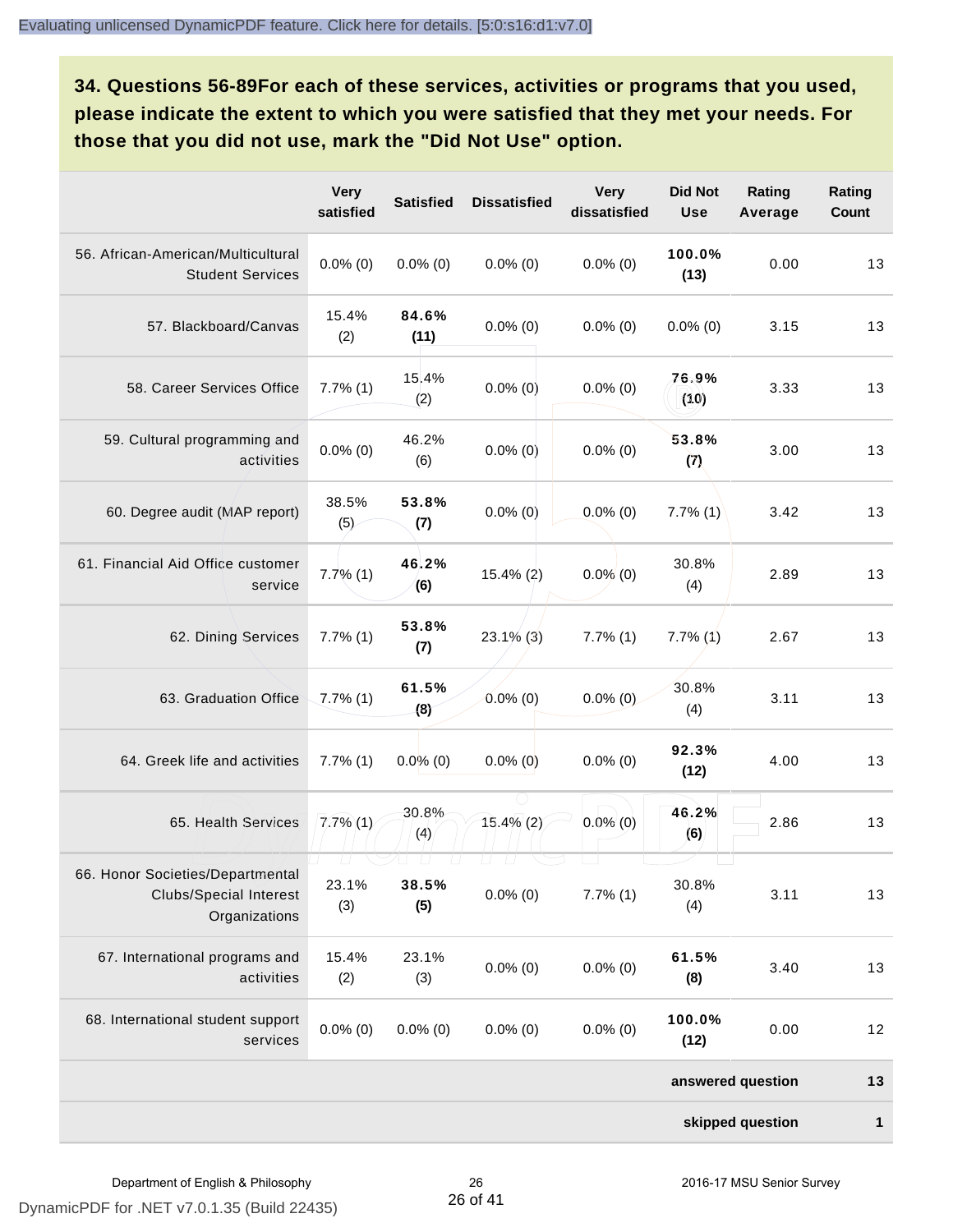**34. Questions 56-89For each of these services, activities or programs that you used, please indicate the extent to which you were satisfied that they met your needs. For those that you did not use, mark the "Did Not Use" option.**

| 69. Internet and wireless access<br>for study and research needs | $7.7\%$ $(1)$       | 69.2%<br>(9)  | 15.4% (2)                  | $0.0\%$ (0)   | 7.7%(1)           | 2.92             | 13           |
|------------------------------------------------------------------|---------------------|---------------|----------------------------|---------------|-------------------|------------------|--------------|
| 70. Intramural Sports and<br>Recreation                          | $7.7\%$ (1)         | 15.4%<br>(2)  | $0.0\%$ (0)                | $0.0\%$ (0)   | 76.9%<br>(10)     | 3.33             | 13           |
| 71. LGBT programs                                                | 15.4%<br>(2)        | 15.4%<br>(2)  | $0.0\%$ (0)                | $0.0\%$ (0)   | 69.2%<br>(9)      | 3.50             | 13           |
| 72. Lowry Center/Developmental<br>courses and tutoring           | $0.0\%$ (0)         | $7.7\%$ (1)   | $0.0\%$ (0)                | $0.0\%$ (0)   | 92.3%<br>(12)     | 3.00             | 13           |
| 73. Library                                                      | 46.2%<br>(6)        | 53.8%<br>(7)  | $0.0\%$ (0)                | $0.0\%$ (0)   | $0.0\%$ (0)       | 3.46             | 13           |
| 74. MSU web site                                                 | 30.8%<br>(4)        | 69.2%<br>(9)  | $0.0\%$ (0)                | $0.0\%$ (0)   | $0.0\%$ (0)       | 3.31             | 13           |
| 75. NCAA Sports                                                  | $0.0\%$ (0)         | $0.0\%$ (0)   | $0.0\%$ (0)                | $0.0\%$ (0)   | 100.0%<br>(13)    | 0.00             | 13           |
| 76. Online courses that are not<br><b>Blackboard or Canvas</b>   | $7.7\%$ $(1)$       | $0.0\%$ (0)   | $7.7\%$ $(1)$              | $0.0\%$ (0)   | 84.6%<br>(11)     | 3.00             | 13           |
| 77. Public Safety/Security<br>Services                           | 15.4%<br>(2)        | 61.5%<br>(8)  | $15.4\%$ (2)               | $0.0\%$ (0)   | 7.7%(1)           | 3.00             | 13           |
| 78. Registration through myGate                                  | 7.7%(1)             | 92.3%<br>(12) | $0.0\%$ (0)                | $0.0\%$ (0)   | $0.0\%$ (0)       | 3.08             | 13           |
| 79. Residential College<br>programming and activities            | $7.7\%$ (1)         | 61.5%<br>(8)  | $7.7\%$ (1)                | $7.7\%$ $(1)$ | 15.4%<br>(2)      | 2.82             | 13           |
| 80. Scholarships/grants/student<br>employment                    | $\sqcup$<br>7.7%(1) | 69.2%<br>(9)  | U.<br>$\perp$<br>23.1% (3) | $0.0\%$ (0)   | $0.0\%$ (0)       | 2.85             | 13           |
| 81. Services for non-traditional<br>students                     | $0.0\%$ (0)         | $0.0\%$ (0)   | $7.7\%$ (1)                | $0.0\%$ (0)   | 92.3%<br>(12)     | 2.00             | 13           |
| 82. Student Disability Services<br>(SDS)                         | $0.0\%$ (0)         | $7.7\%$ (1)   | $0.0\%$ (0)                | $0.0\%$ (0)   | 92.3%<br>(12)     | 3.00             | 13           |
|                                                                  |                     |               |                            |               | answered question |                  | 13           |
|                                                                  |                     |               |                            |               |                   | skipped question | $\mathbf{1}$ |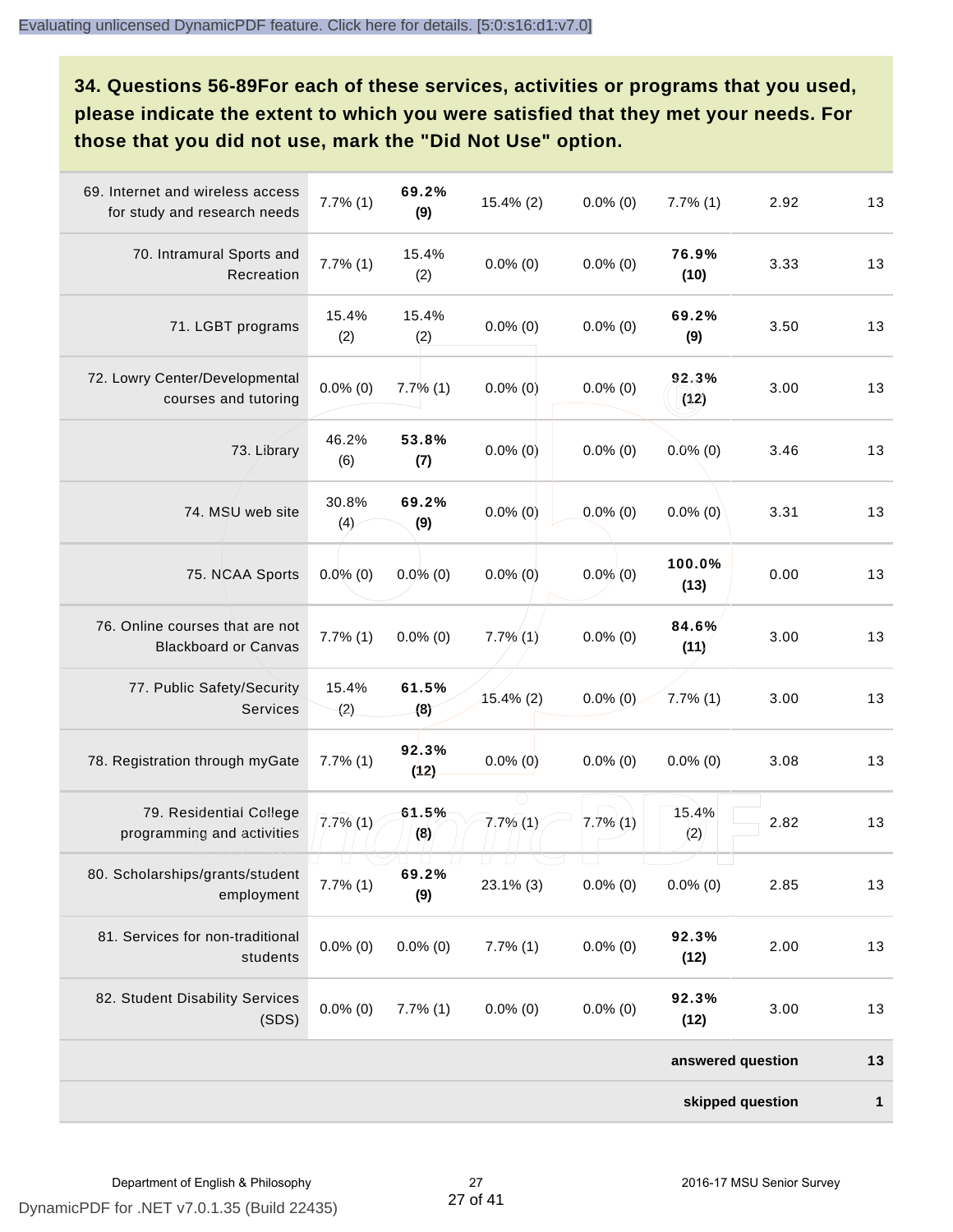**34. Questions 56-89For each of these services, activities or programs that you used, please indicate the extent to which you were satisfied that they met your needs. For those that you did not use, mark the "Did Not Use" option.**

| 83. Transcript requests               | $0.0\%$ (0) | 38.5%<br>(5) | $30.8\%$ (4) | $0.0\%$ (0) | 30.8%<br>(4)      | 2.56             | 13 |
|---------------------------------------|-------------|--------------|--------------|-------------|-------------------|------------------|----|
| 84. Student Support Services<br>(SSS) | $0.0\%$ (0) | $7.7\%$ (1)  | $0.0\%$ (0)  | $0.0\%$ (0) | 92.3%<br>(12)     | 3.00             | 13 |
| 85. Transfer Center                   | $0.0\%$ (0) | 15.4%<br>(2) | $0.0\%$ (0)  | $0.0\%$ (0) | 84.6%<br>(11)     | 3.00             | 13 |
| 86. University Counseling Services    | $7.7\%$ (1) | $7.7\%$ (1)  | $23.1\%$ (3) | $0.0\%$ (0) | 61.5%<br>(8)      | 2.60             | 13 |
| 87. Veteran Services                  | $0.0\%$ (0) | $0.0\%$ (0)  | $0.0\%$ (0)  | $0.0\%$ (0) | 100.0%<br>(13)    | 0.00             | 13 |
| 88. Wellness Center                   | $7.7\%$ (1) | 53.8%<br>(7) | 7.7%(1)      | $0.0\%$ (0) | 30.8%<br>(4)      | 3.00             | 13 |
| 89. Women's Center                    | $0.0\%$ (0) | 23.1%<br>(3) | $0.0\%$ (0)  | $0.0\%$ (0) | 76.9%<br>(10)     | 3.00             | 13 |
|                                       |             |              |              |             | answered question |                  | 13 |
|                                       |             |              |              |             |                   | skipped question | 1  |

**35. 90. To what extent did you participate in Residential College activities?**

|                     | <b>Response</b><br><b>Percent</b> | <b>Response</b><br>Count |
|---------------------|-----------------------------------|--------------------------|
| Did not participate | $\sim$ $\sim$ $\sim$<br>7.7%      | 1                        |
| Frequently          | 7.7%                              | 1                        |
| Occasionally        | 38.5%                             | $\sqrt{5}$               |
| Seldom              | 46.2%                             | 6                        |
|                     | answered question                 | 13                       |
|                     | skipped question                  | 1                        |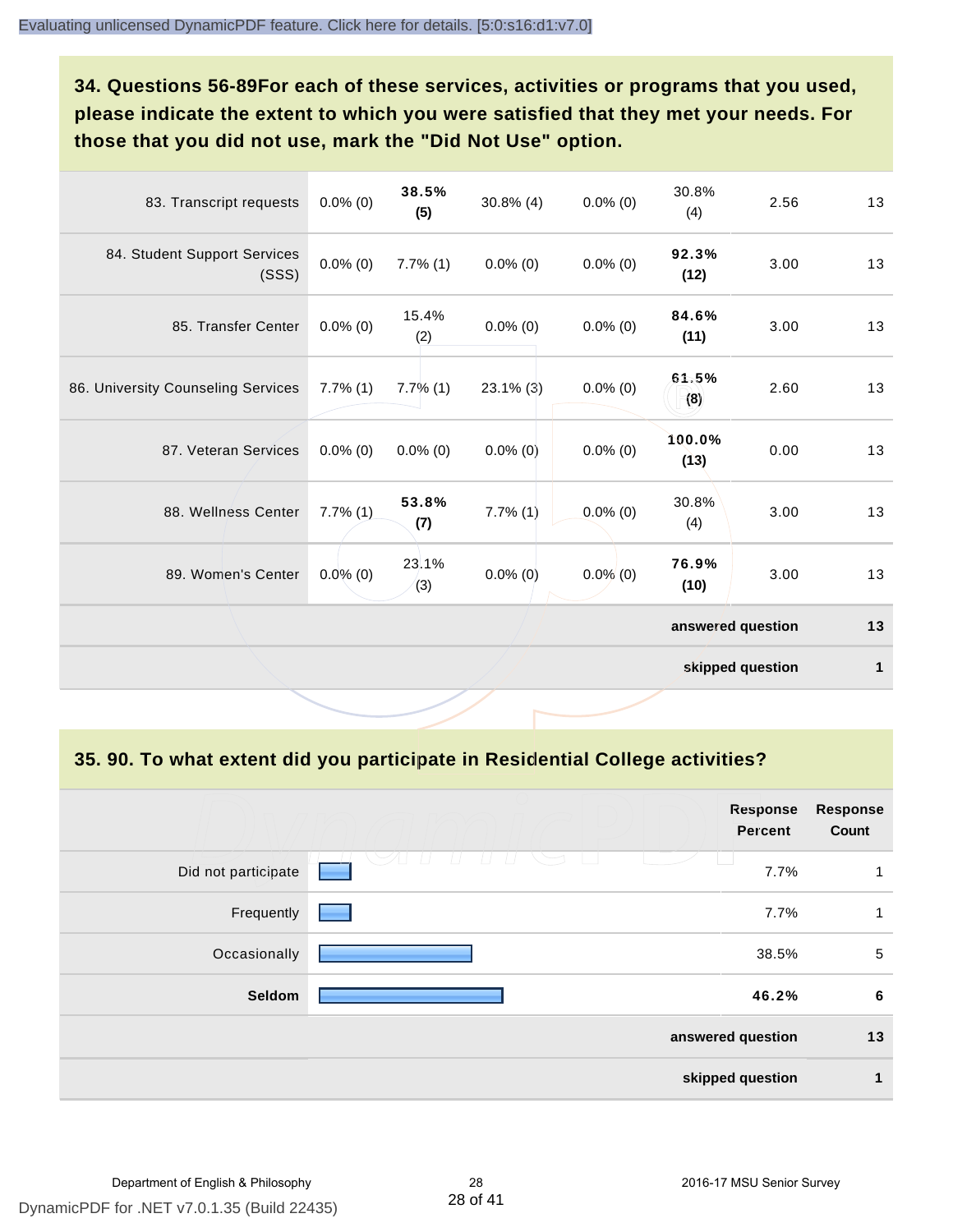#### **36. 91. Which phrase best describes your opinion of Residential Colleges?**

|                                           | <b>Response</b><br><b>Percent</b>    | <b>Response</b><br>Count |
|-------------------------------------------|--------------------------------------|--------------------------|
| Not familiar with Residential<br>Colleges | 7.7%<br>$\qquad \qquad \blacksquare$ | 1                        |
| Very positive                             | $0.0\%$                              | $\mathbf 0$              |
| <b>Positive</b>                           | 84.6%                                | 11                       |
| Negative                                  | 7.7%                                 | 1                        |
| Very negative                             | 0.0%                                 | $\mathbf 0$              |
|                                           | answered question                    | 13                       |
|                                           | skipped question                     | 1                        |
|                                           |                                      |                          |

## **37. 92. When you graduate how many times will you have studied abroad during your university career?**

|               | Response<br><b>Percent</b> | <b>Response</b><br>Count |
|---------------|----------------------------|--------------------------|
| <b>None</b>   | 46.2%                      | $6\phantom{1}6$          |
| One           | 46.2%                      | $6\phantom{1}6$          |
| Two           | 7.7%                       | 1                        |
| Three or more | 0.0%                       | $\mathbf 0$              |
|               | answered question          | 13                       |
|               | skipped question           | 1                        |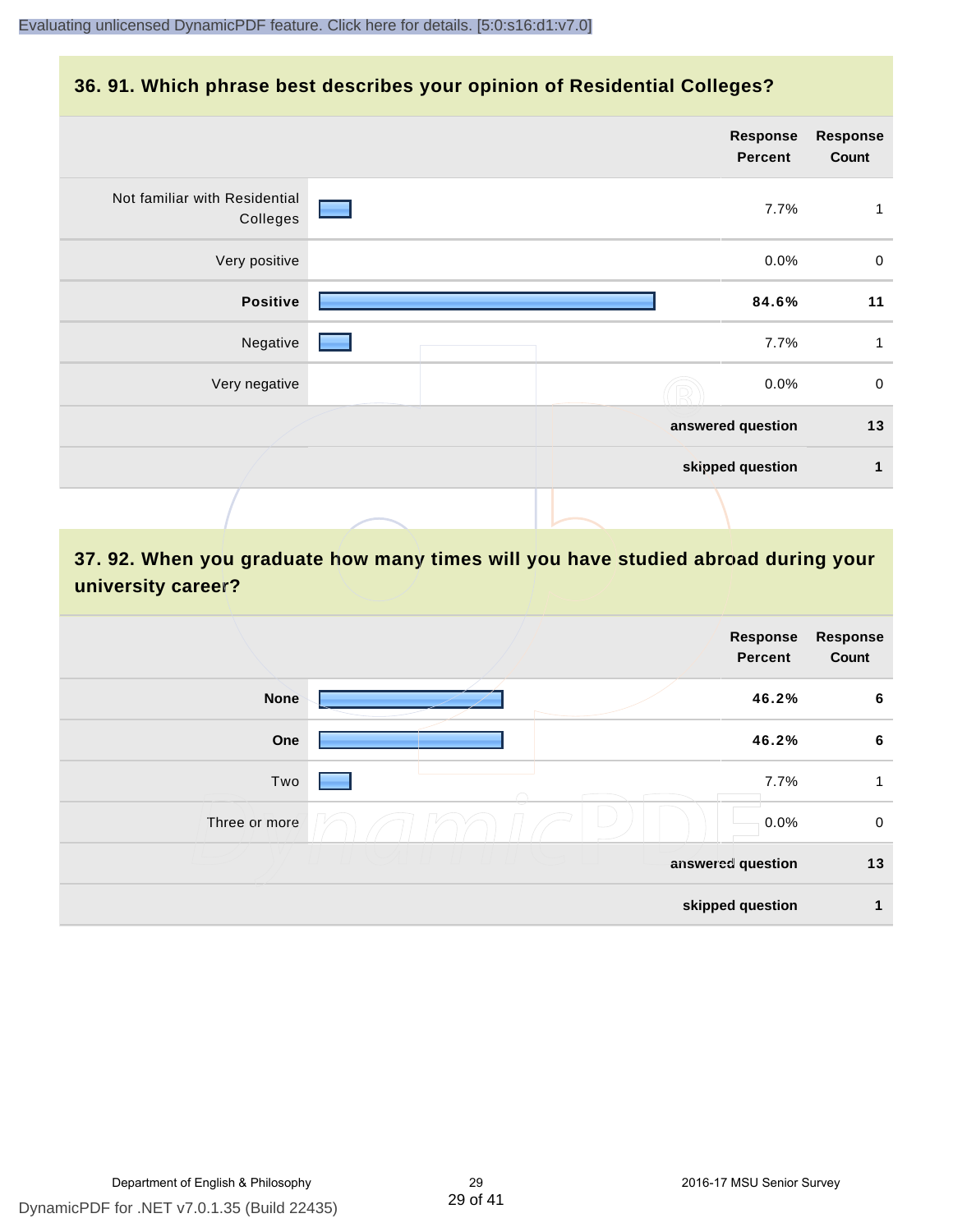**38. Questions 93-102 The University has formulated ten desired "Characteristics of the Murray State University Graduate." Please indicate how effective your MSU experience was in enhancing your abilities in each area.**

|                                                                                                                                                                      | <b>Very</b><br>effective | <b>Effective</b> | <b>Ineffective</b> | <b>Very</b><br>ineffective | Rating<br>Average | Rating<br><b>Count</b> |  |
|----------------------------------------------------------------------------------------------------------------------------------------------------------------------|--------------------------|------------------|--------------------|----------------------------|-------------------|------------------------|--|
| 93. Engage in mature,<br>independent and creative thought<br>and express that thought<br>effectively in oral and written<br>communication;                           | 53.8% (7)                | 46.2% (6)        | $0.0\%$ (0)        | $0.0\%$ (0)                | 3.54              | 13                     |  |
| 94. Understand and apply the<br>critical and scientific<br>methodologies that academic<br>disciplines employ to discover<br>knowledge and ascertain its<br>validity; | $23.1\%$ (3)             | 76.9% (10)       | $0.0\%$ (0)        | $0.0\%$ (0)                | 3.23              | 13                     |  |
| 95. Apply sound standards of<br>information gathering, analysis<br>and evaluation to reach logical<br>decisions;                                                     | $30.8\%$ (4)             | $61.5\%$ (8)     | $7.7\%$ (1)        | $0.0\%$ (0)                | 3.23              | 13                     |  |
| 96. Understand the roles and<br>applications of science and<br>technology in the solution of the<br>problems of a changing world;                                    | $15.4\%$ (2)             | 76.9% (10)       | $7.7\%$ $(1)$      | $0.0\%$ (0)                | 3.08              | 13                     |  |
| 97. Demonstrate a critical<br>understanding of the world's<br>historical, literary, philosophical<br>and artistic traditions;                                        | $38.5\%$ (5)             | $61.5\%$ (8)     | $0.0\%$ (0)        | $0.0\%$ (0)                | 3.38              | 13                     |  |
| 98. Understand the dynamics of<br>cultural diversity, of competing<br>economic and political systems,<br>and of complex moral and ethical<br>issues;                 | 53.8% (7)                | 46.2% (6)        | $0.0\%$ (0)        | $0.0\%$ (0)                | 3.54              | 13                     |  |
| 99. Understand the nature of and<br>engage in ethical behavior and<br>responsible citizenship;                                                                       | $30.8\%$ (4)             | 69.2% (9)        | $0.0\%$ (0)        | $0.0\%$ (0)                | 3.31              | 13                     |  |
|                                                                                                                                                                      |                          |                  |                    |                            | answered question | 13                     |  |
| skipped question                                                                                                                                                     |                          |                  |                    |                            |                   |                        |  |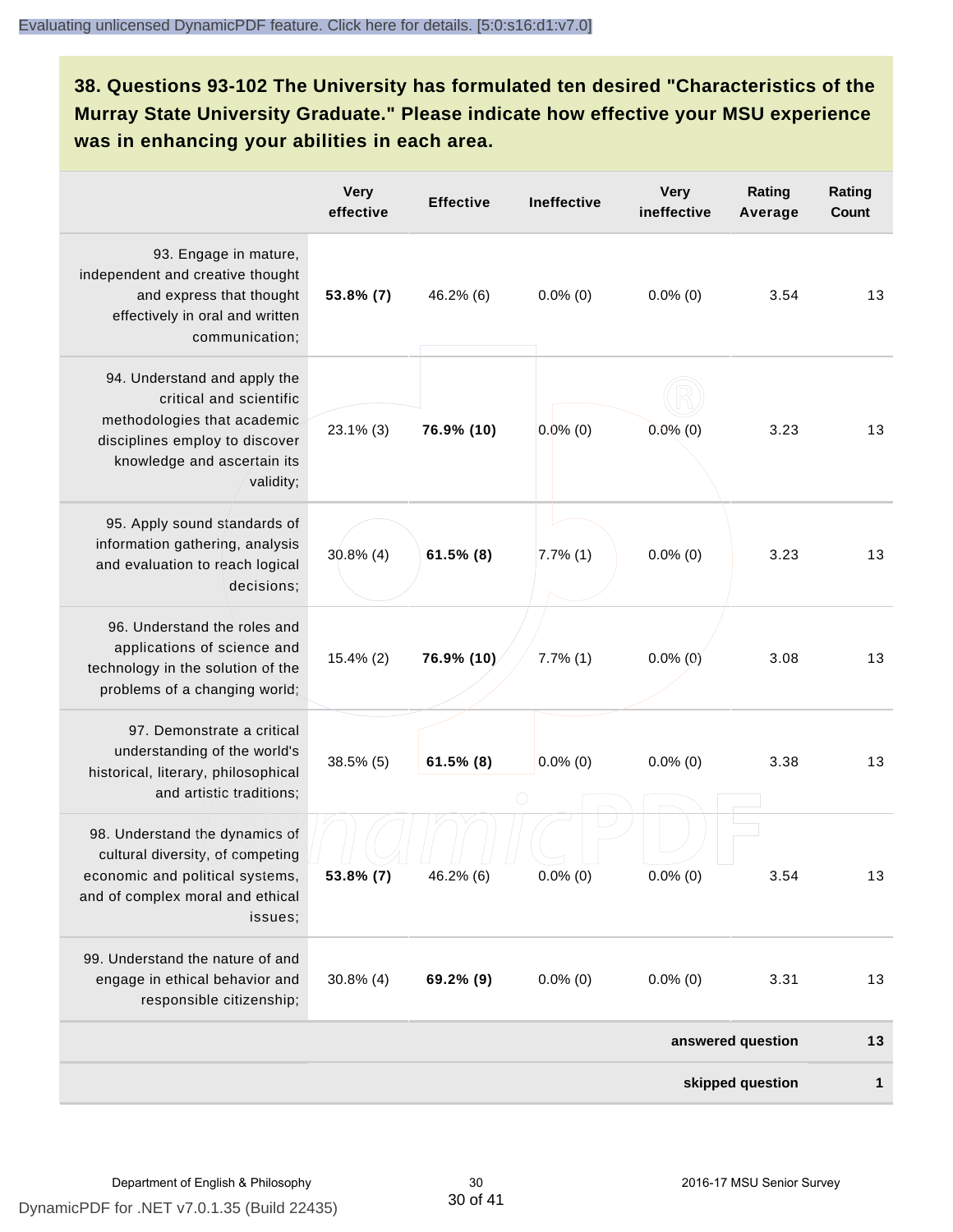**38. Questions 93-102 The University has formulated ten desired "Characteristics of the Murray State University Graduate." Please indicate how effective your MSU experience was in enhancing your abilities in each area.**

| 100. Understand the importance of<br>the behaviors necessary to<br>maintain a healthy lifestyle; | $23.1\%$ (3) | 53.8% (7) | $23.1\%$ (3) | $0.0\%$ (0)       | 3.00             | 13           |
|--------------------------------------------------------------------------------------------------|--------------|-----------|--------------|-------------------|------------------|--------------|
| 101. Demonstrate mastery of a<br>chosen field of study;                                          | 53.8% (7)    | 46.2% (6) | $0.0\%$ (0)  | $0.0\%$ (0)       | 3.54             | 13           |
| 102. Value intellectual pursuit and<br>continuous learning in a changing<br>world.               | 46.2% (6)    | 53.8% (7) | $0.0\%$ (0)  | $0.0\%$ (0)       | 3.46             | 13           |
|                                                                                                  |              |           |              | answered question |                  | 13           |
|                                                                                                  |              |           |              |                   | skipped question | $\mathbf{1}$ |
|                                                                                                  |              |           |              |                   |                  |              |
|                                                                                                  |              |           |              |                   |                  |              |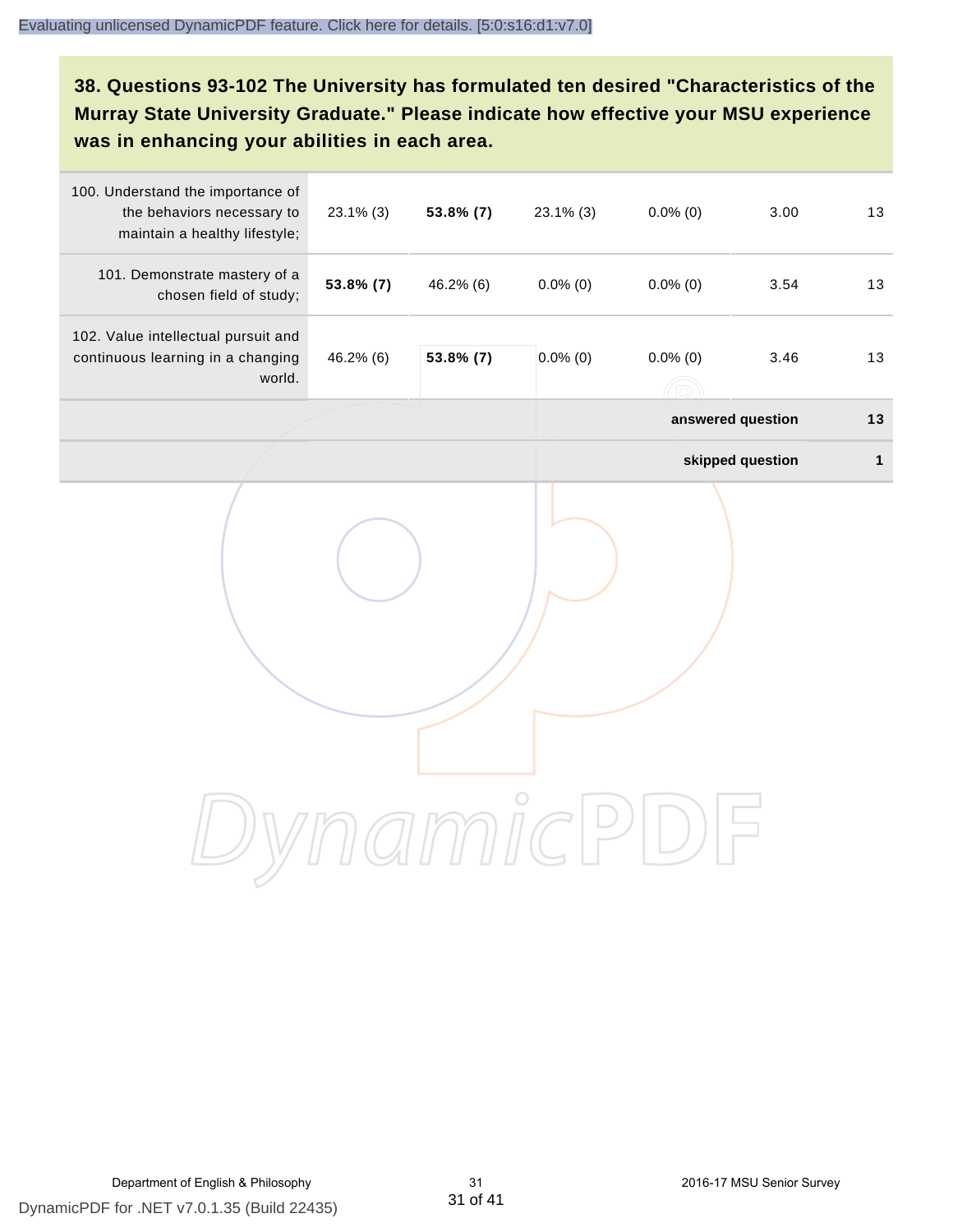#### **39. 103. What do you expect to do after you graduate?**

|                                                        | <b>Response</b><br><b>Percent</b> | <b>Response</b><br><b>Count</b> |
|--------------------------------------------------------|-----------------------------------|---------------------------------|
| I am unsure of my immediate<br>plans.                  | 7.7%                              | 1                               |
| I will look for a job.                                 | 61.5%                             | $\bf8$                          |
| I will continue working in the<br>position I now have. | 0.0%                              | $\mathbf 0$                     |
| I will work at a position I recently<br>accepted.      | 7.7%                              | $\mathbf{1}$                    |
| I will do additional undergraduate<br>work.            | 0.0%                              | $\mathbf 0$                     |
| I will go to graduate school.                          | 23.1%                             | $\sqrt{3}$                      |
| I will go to law school.                               | 0.0%                              | $\mathbf 0$                     |
| I will go to medical school.                           | 0.0%                              | $\mathbf 0$                     |
| I will go to other professional<br>school.             | 0.0%                              | $\pmb{0}$                       |
| I will not work or attend school.                      | 0.0%                              | $\mathbf 0$                     |
|                                                        | answered question                 | 13                              |
|                                                        | skipped question                  | $\mathbf 1$                     |

DynamicPDF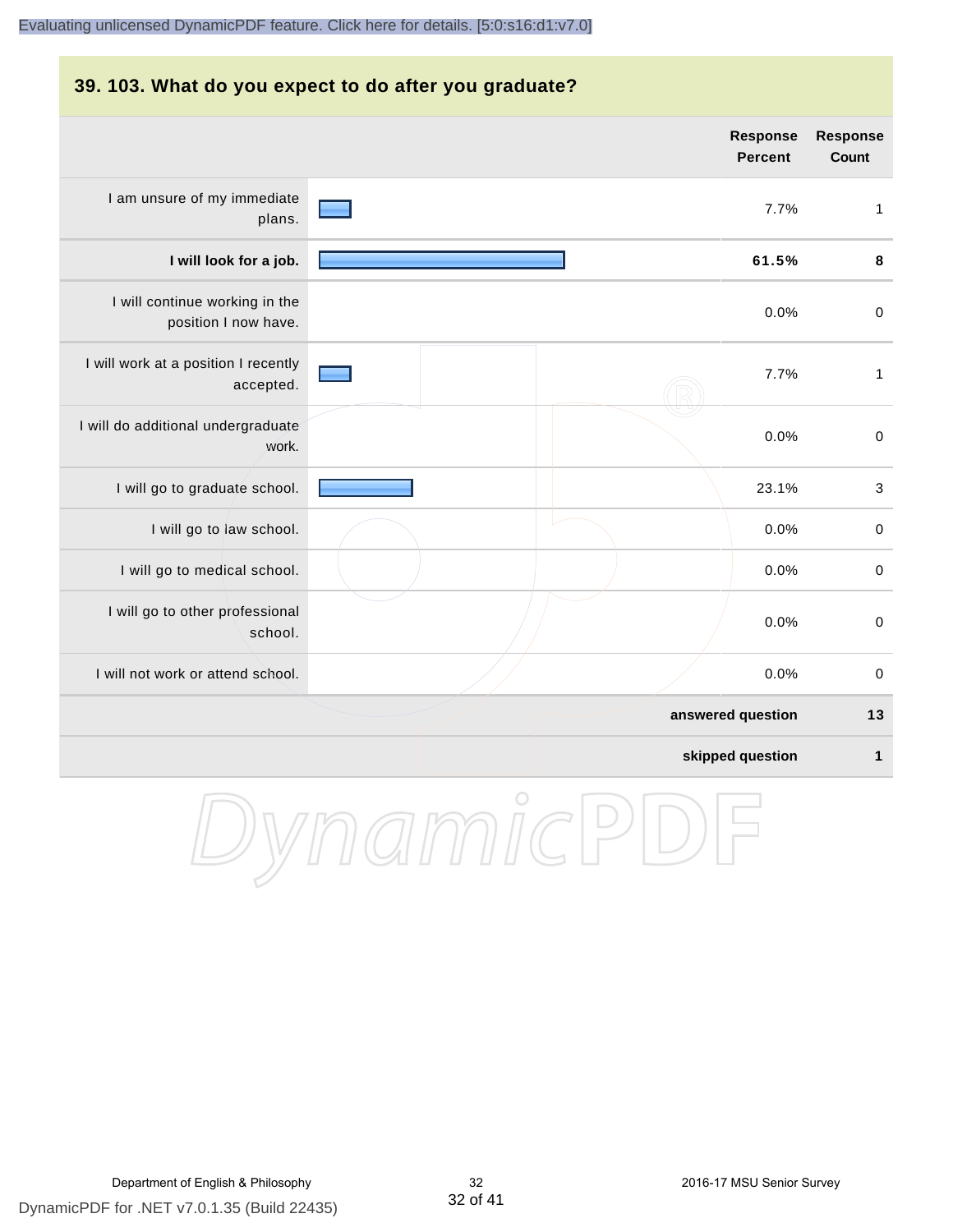# **39. 103. What do you expect to do after you graduate? answered question 13 skipped question 1**

## **40. 104. If you are already employed, how closely related is your job to your field of study?**

|                     |         | <b>Response</b><br>Percent | <b>Response</b><br>Count |
|---------------------|---------|----------------------------|--------------------------|
| Extremely close     |         | 15.4%                      | $\overline{2}$           |
| Somewhat close      |         | 15.4%                      | $\overline{2}$           |
| Somewhat different  |         | 0.0%                       | $\mathbf 0$              |
| Extremely different |         | 15.4%                      | $\overline{2}$           |
| I cannot determine  |         | 7.7%                       | $\mathbf{1}$             |
| Does not apply      |         | 46.2%                      | $\bf 6$                  |
|                     |         | answered question          | $13$                     |
|                     |         | skipped question           | $\mathbf{1}$             |
|                     | $\circ$ |                            |                          |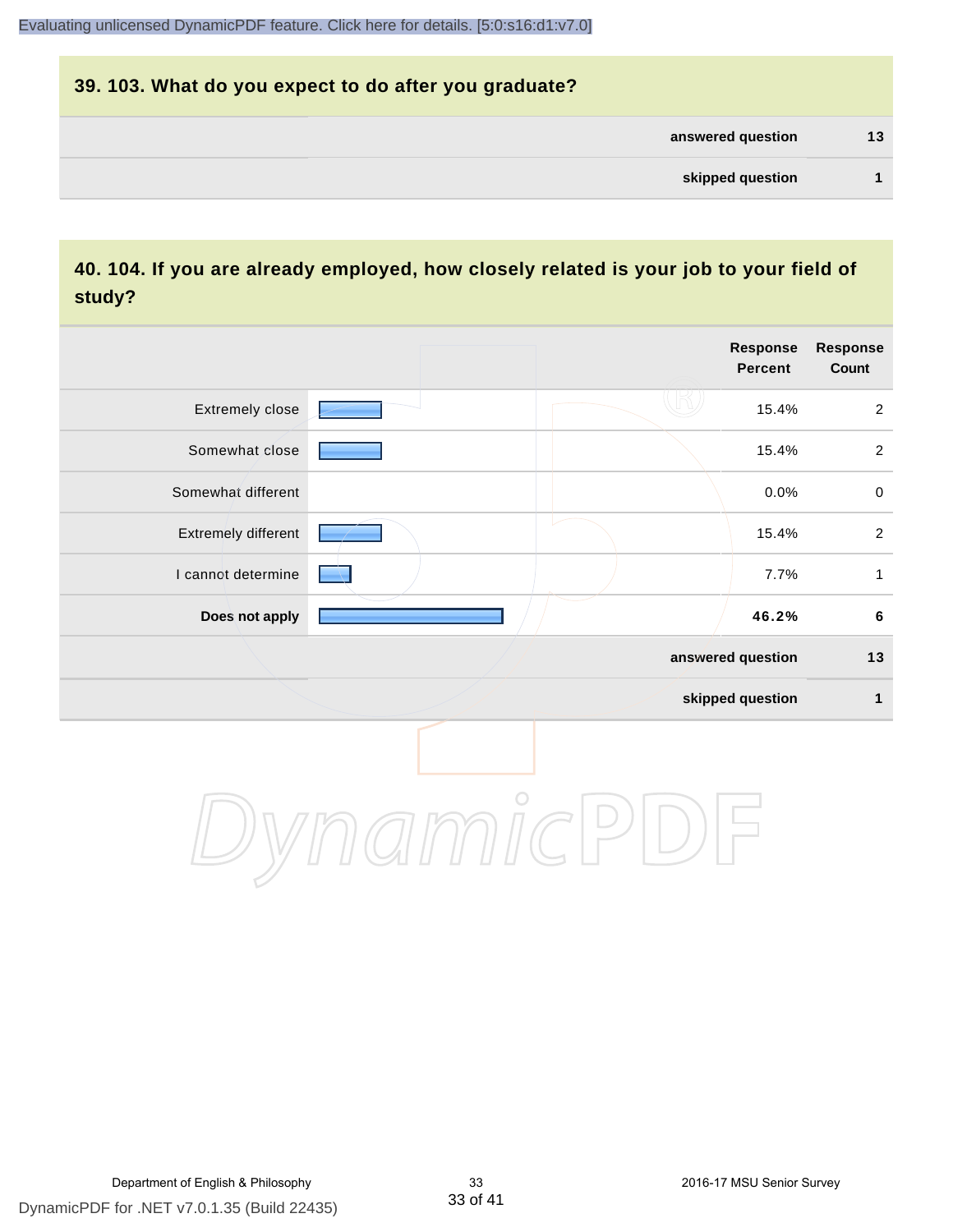## **41. 105. If you intend to work full-time, what do you expect your salary to be?**

|                     |         | Response<br><b>Percent</b> | Response<br>Count         |
|---------------------|---------|----------------------------|---------------------------|
| Above \$75,000      |         | 0.0%                       | $\pmb{0}$                 |
| \$65,000 - \$75,000 |         | 0.0%                       | $\mathbf 0$               |
| \$55,000 - \$64,999 |         | 7.7%                       | $\mathbf{1}$              |
| \$45,000 - \$54,999 |         | 0.0%                       | $\pmb{0}$                 |
| \$35,000 - \$44,999 |         | 38.5%                      | $\overline{\mathbf{5}}$   |
| \$25,000 - \$34,999 |         | 0.0%                       | $\pmb{0}$                 |
| Below \$25,000      |         | 23.1%                      | $\ensuremath{\mathsf{3}}$ |
| Does not apply      |         | 30.8%                      | $\overline{\mathbf{4}}$   |
|                     |         | answered question          | $13$                      |
|                     |         | skipped question           | $\mathbf{1}$              |
|                     |         |                            |                           |
|                     | $\circ$ |                            |                           |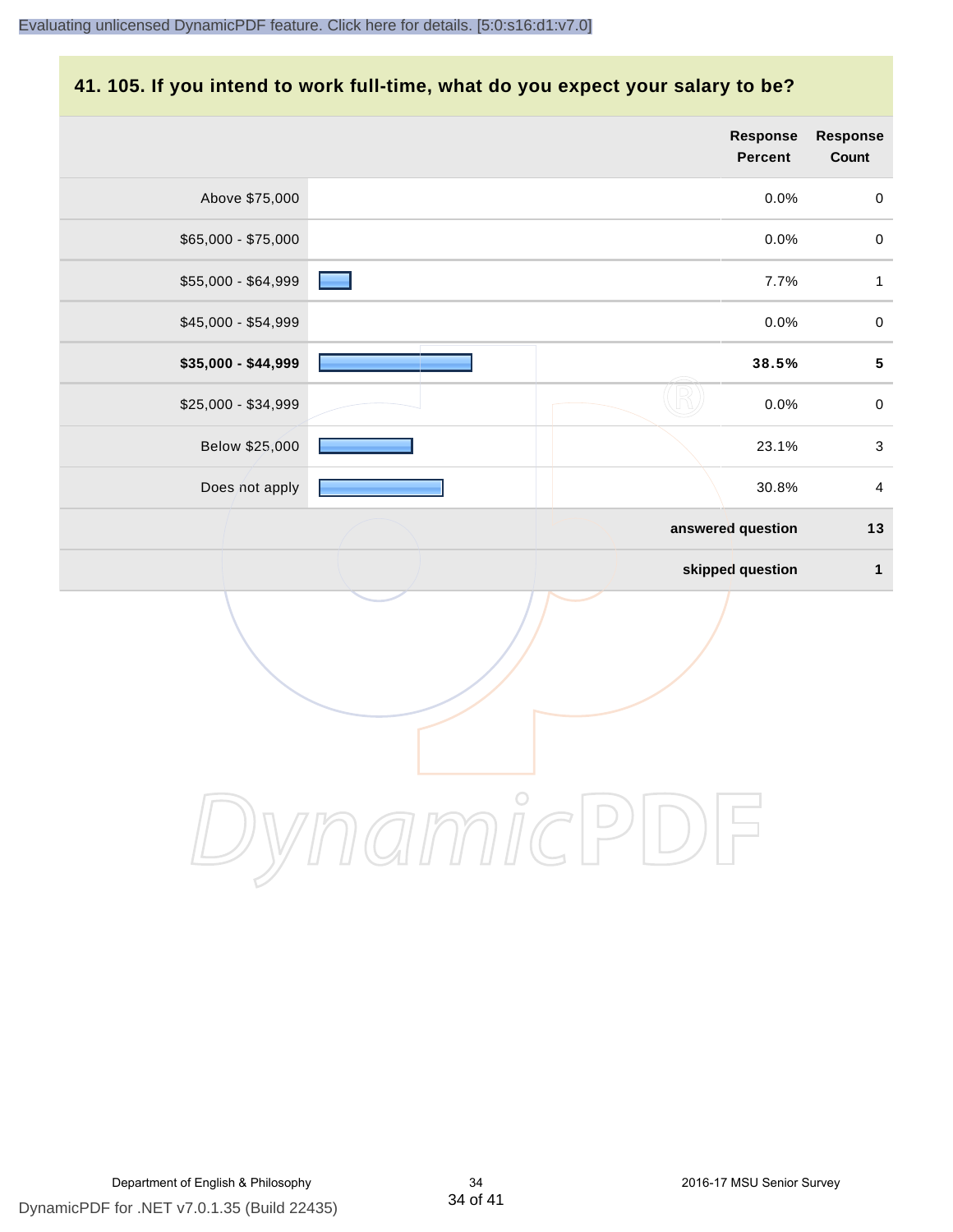#### **41. 105. If you intend to work full-time, what do you expect your salary to be?**

| answered question | 13 |
|-------------------|----|
| skipped question  |    |

## **42. 106. If you intend to continue your education, please indicate which statement best describes the institution you will attend.**

|                                        |  | <b>Response</b><br><b>Percent</b> | <b>Response</b><br>Count |
|----------------------------------------|--|-----------------------------------|--------------------------|
| <b>Murray State University</b>         |  | 23.1%                             | 3                        |
| University/College in Kentucky         |  | 0.0%                              | $\mathbf 0$              |
| University/College outside<br>Kentucky |  | 30.8%                             | $\overline{4}$           |
| Does not apply                         |  | 46.2%                             | 6                        |
|                                        |  | answered question                 | 13                       |
|                                        |  | skipped question                  | 1                        |
|                                        |  |                                   |                          |

#### **43. 107. "I would recommend Murray State University to a prospective student."**

|                   | <b>Response</b><br><b>Percent</b> | <b>Response</b><br>Count |
|-------------------|-----------------------------------|--------------------------|
| Strongly agree    | $\overline{\phantom{a}}$<br>46.2% | 6                        |
| Agree             | 53.8%                             | 7                        |
| Disagree          | 0.0%                              | $\pmb{0}$                |
| Strongly disagree | 0.0%                              | $\pmb{0}$                |
|                   | answered question                 | 13                       |
|                   | skipped question                  | $\mathbf 1$              |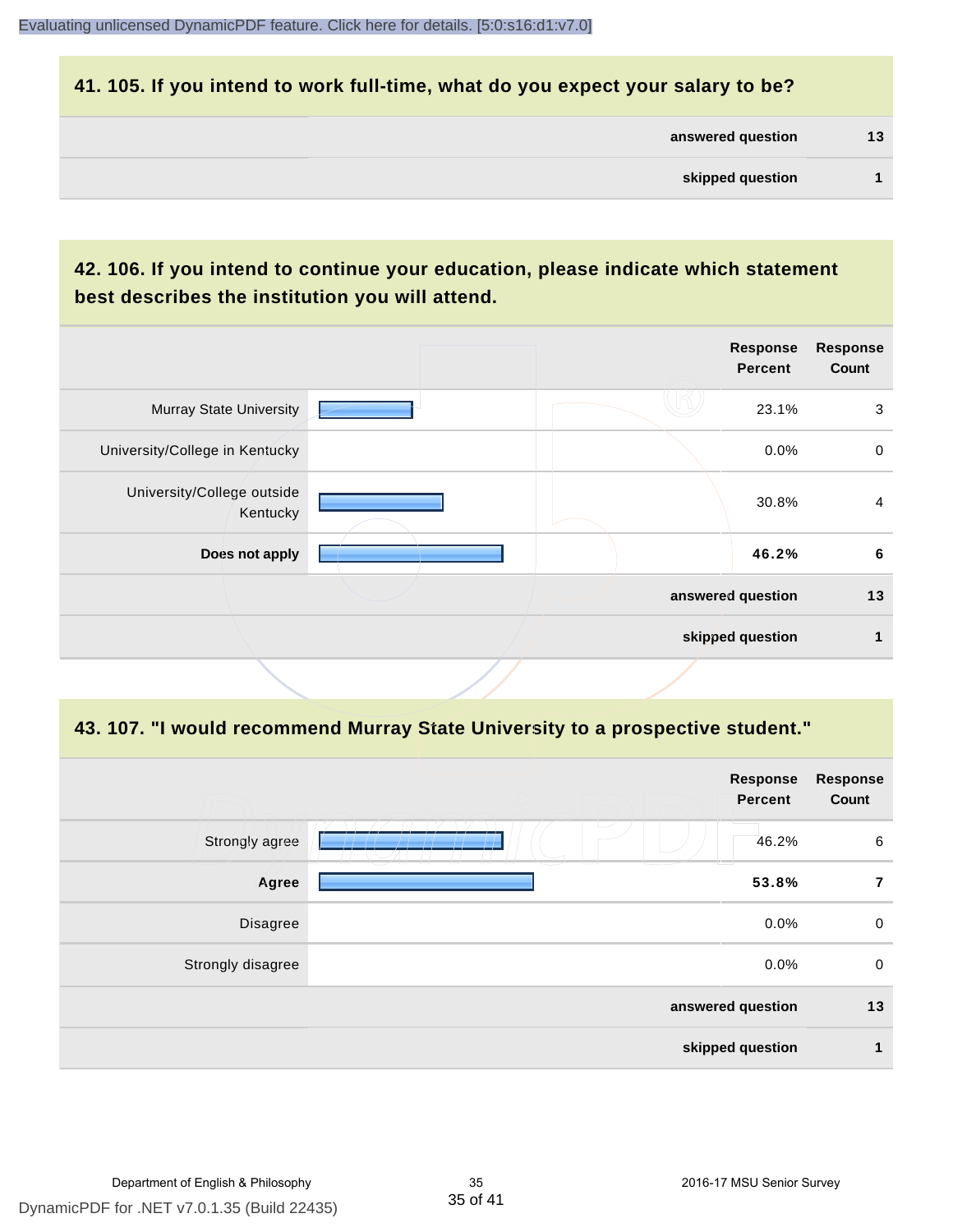| 44. Feedback:     |                   |
|-------------------|-------------------|
|                   | Response<br>Count |
|                   | 0                 |
| answered question | $\mathbf 0$       |
| skipped question  | 14                |

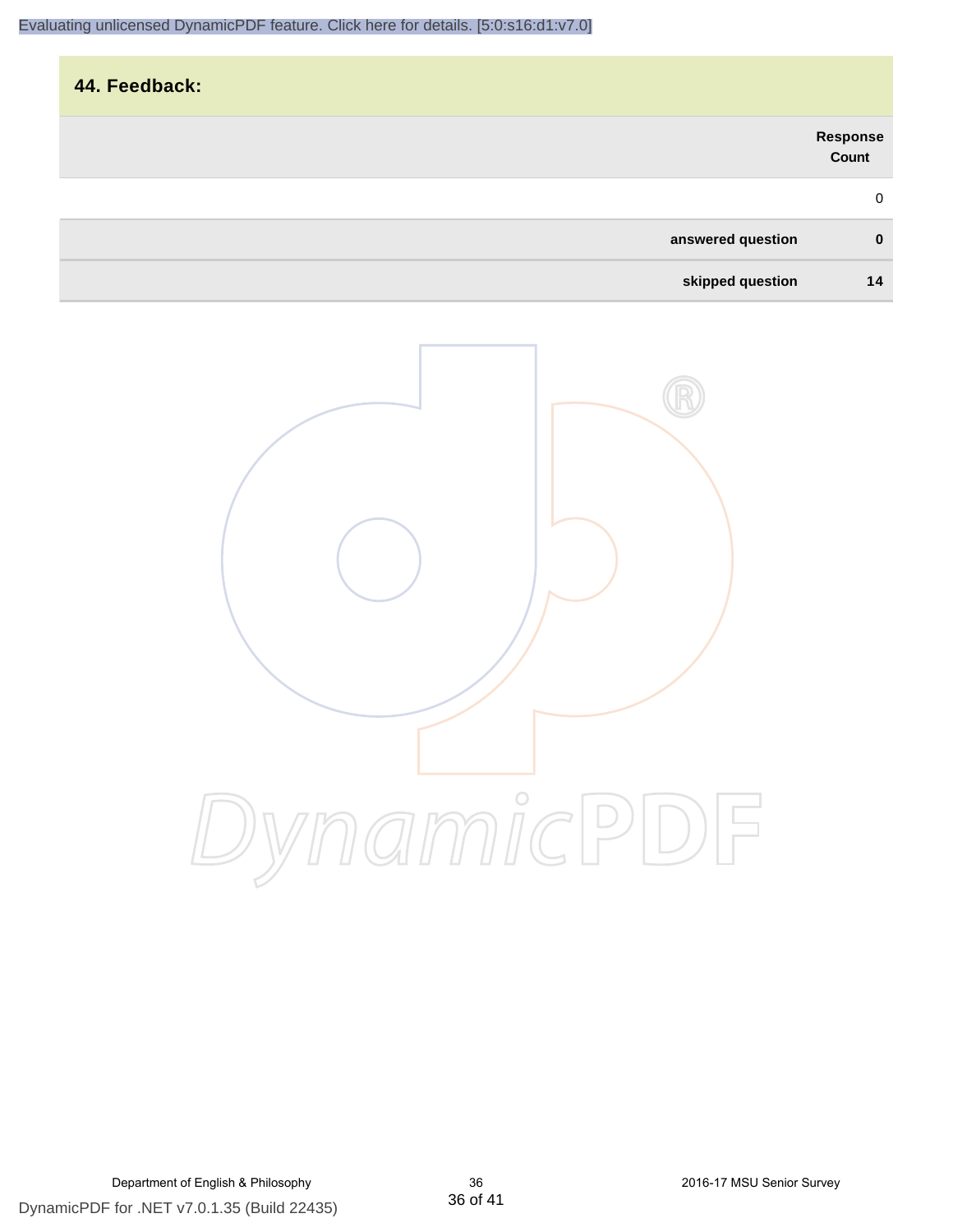|                                                 | <b>Response</b><br><b>Percent</b> | <b>Response</b><br>Count |
|-------------------------------------------------|-----------------------------------|--------------------------|
| Accounting                                      | 0.0%                              | $\pmb{0}$                |
| Advertising                                     | 0.0%                              | $\mathbf 0$              |
| <b>Business Administration</b><br>(associate's) | 0.0%                              | $\mathbf 0$              |
| <b>Business Administration</b><br>(bachelor's)  | 0.0%                              | $\pmb{0}$                |
| <b>Business GIS (certificate)</b>               | 0.0%                              | $\mathbf 0$              |
| <b>Computer Information Systems</b>             | 0.0%                              | $\pmb{0}$                |
| <b>Computer Science</b>                         | 0.0%                              | $\pmb{0}$                |
| Economics                                       | 0.0%                              | $\mathbf 0$              |
| Finance                                         | 0.0%                              | $\pmb{0}$                |
| <b>Graphic Communications Media</b>             | 0.0%                              | $\mathbf 0$              |
| <b>International Business</b>                   | 0.0%                              | $\pmb{0}$                |
| Journalism                                      | 0.0%                              | $\pmb{0}$                |
| Management                                      | 0.0%                              | $\,0\,$                  |
| Marketing                                       | 0.0%                              | $\mathbf 0$              |
| Organizational Communication                    | 0.0%                              | $\pmb{0}$                |
| <b>Public Relations</b>                         | 0.0%                              | $\pmb{0}$                |
| <b>Television Production</b>                    | 0.0%                              | $\mathbf 0$              |
| <b>Telecommunications Systems</b><br>Mgmt       | 0.0%                              | $\pmb{0}$                |
|                                                 | answered question                 | $\pmb{0}$                |
|                                                 | skipped question                  | $14$                     |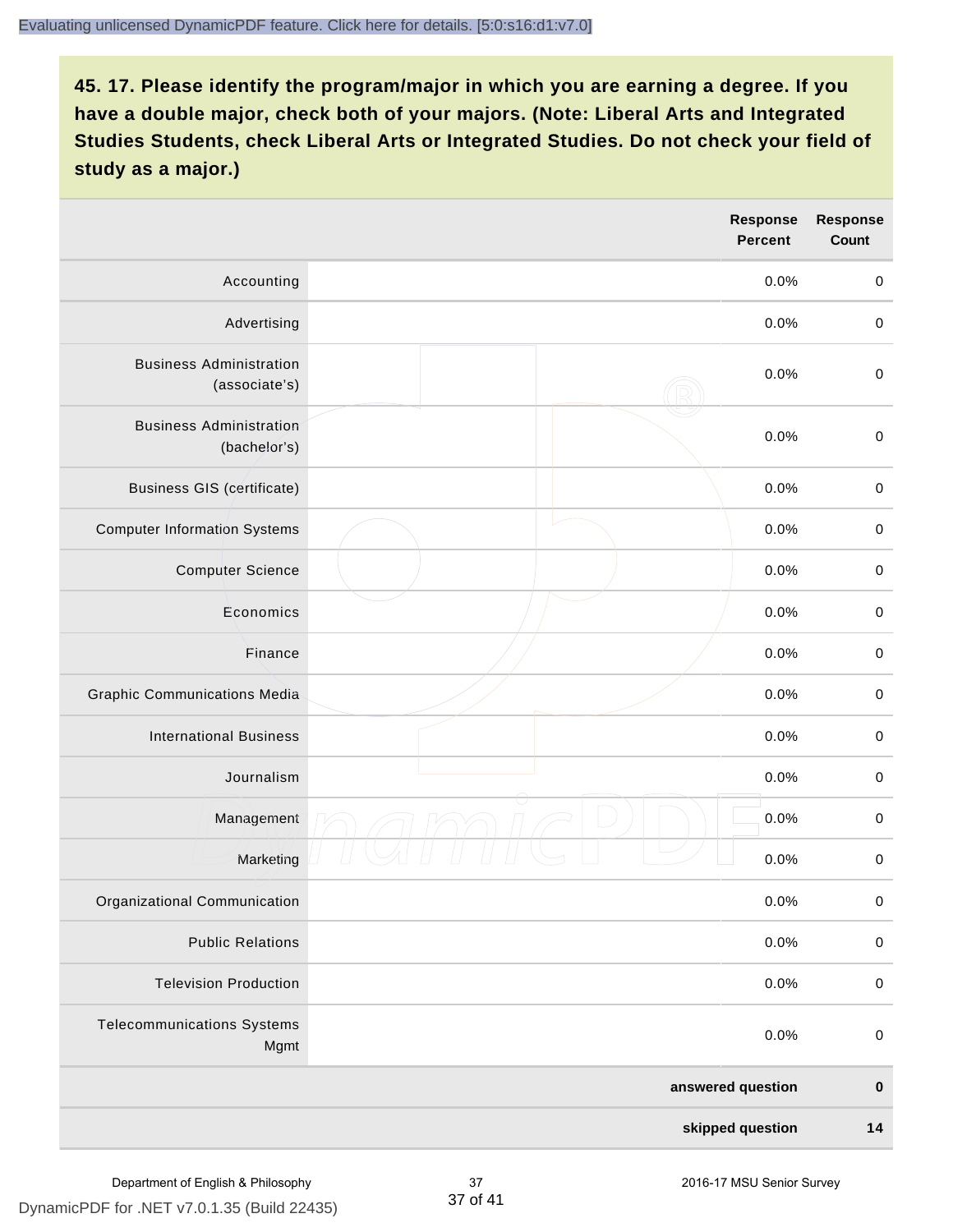| <b>Career &amp; Technical Education</b><br>(associate's) | 0.0%              | $\boldsymbol{0}$ |
|----------------------------------------------------------|-------------------|------------------|
| <b>Career &amp; Technical Education</b><br>(bachelor's)  | 0.0%              | $\boldsymbol{0}$ |
| <b>Criminal Justice</b>                                  | 0.0%              | $\boldsymbol{0}$ |
| <b>Elementary School Education</b>                       | 0.0%              | $\boldsymbol{0}$ |
| <b>Health &amp; Physical Education</b>                   | 0.0%              | $\pmb{0}$        |
| Interdisciplinary Early Childhood<br>Education           | 0.0%              | $\boldsymbol{0}$ |
| Learning & Behavior Disorders                            | 0.0%              | $\boldsymbol{0}$ |
| Middle School Education                                  | 0.0%              | $\pmb{0}$        |
| <b>Recreation &amp; Leisure Services</b>                 | 0.0%              | $\pmb{0}$        |
| Social Work                                              | 0.0%              | $\pmb{0}$        |
| Youth & Nonprofit Leadership                             | 0.0%              | $\boldsymbol{0}$ |
| Art                                                      | 0.0%              | $\pmb{0}$        |
| Creative Writing (BFA)                                   | 0.0%              | $\boldsymbol{0}$ |
| English                                                  | 0.0%              | $\pmb{0}$        |
| <b>English Education (TESOL)</b>                         | 0.0%              | $\pmb{0}$        |
| Philosophy                                               | 0.0%              | 0                |
| <b>International Affairs</b>                             | 0.0%              | $\pmb{0}$        |
| <b>Political Science</b>                                 | 0.0%              | $\pmb{0}$        |
| <b>Public Administration</b>                             | 0.0%              | $\pmb{0}$        |
|                                                          | answered question | $\pmb{0}$        |
|                                                          | skipped question  | 14               |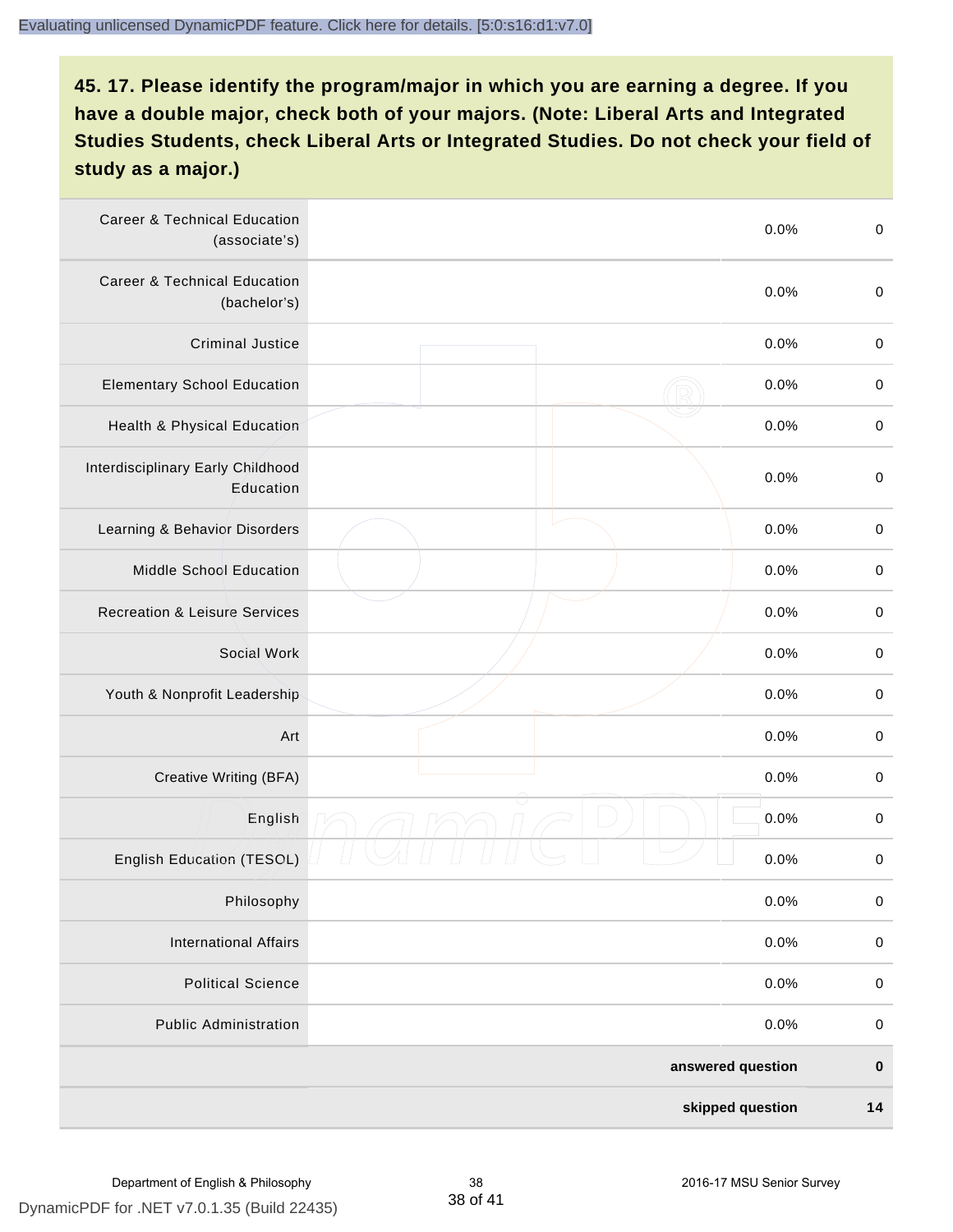| Sociology                                     | 0.0%               | $\mathbf 0$      |
|-----------------------------------------------|--------------------|------------------|
| History                                       | 0.0%               | $\mathbf 0$      |
| <b>Liberal Arts</b>                           | 0.0%               | $\mathbf 0$      |
| French                                        | 0.0%               | $\mathbf 0$      |
| German                                        | 0.0%               | $\pmb{0}$        |
| Japanese                                      | 0.0%               | $\mathbf 0$      |
| Spanish                                       | 0.0%               | $\mathbf 0$      |
| Music                                         | 0.0%               | $\mathbf 0$      |
| Music Business                                | 0.0%               | $\pmb{0}$        |
| Psychology                                    | 0.0%               | $\mathbf 0$      |
| Theatre                                       | 0.0%               | $\pmb{0}$        |
| Biology                                       | 0.0%               | $\mbox{O}$       |
| Wildlife & Conservation Biology               | 0.0%               | $\mathbf 0$      |
| Chemistry                                     | 0.0%               | $\mathbf 0$      |
| <b>Applied Physics</b>                        | $\bigcirc$<br>0.0% | $\boldsymbol{0}$ |
| <b>Engineering Physics</b>                    | 0.0%               | $\mathbf 0$      |
| Physics                                       | 0.0%               | $\mathbf 0$      |
| Geosciences                                   | 0.0%               | $\pmb{0}$        |
| Civil Engineering Technology<br>(associate's) | 0.0%               | $\pmb{0}$        |
| Civil Engineering Technology<br>(bachelor's)  | 0.0%               | $\pmb{0}$        |
|                                               | answered question  | $\pmb{0}$        |
|                                               | skipped question   | $14$             |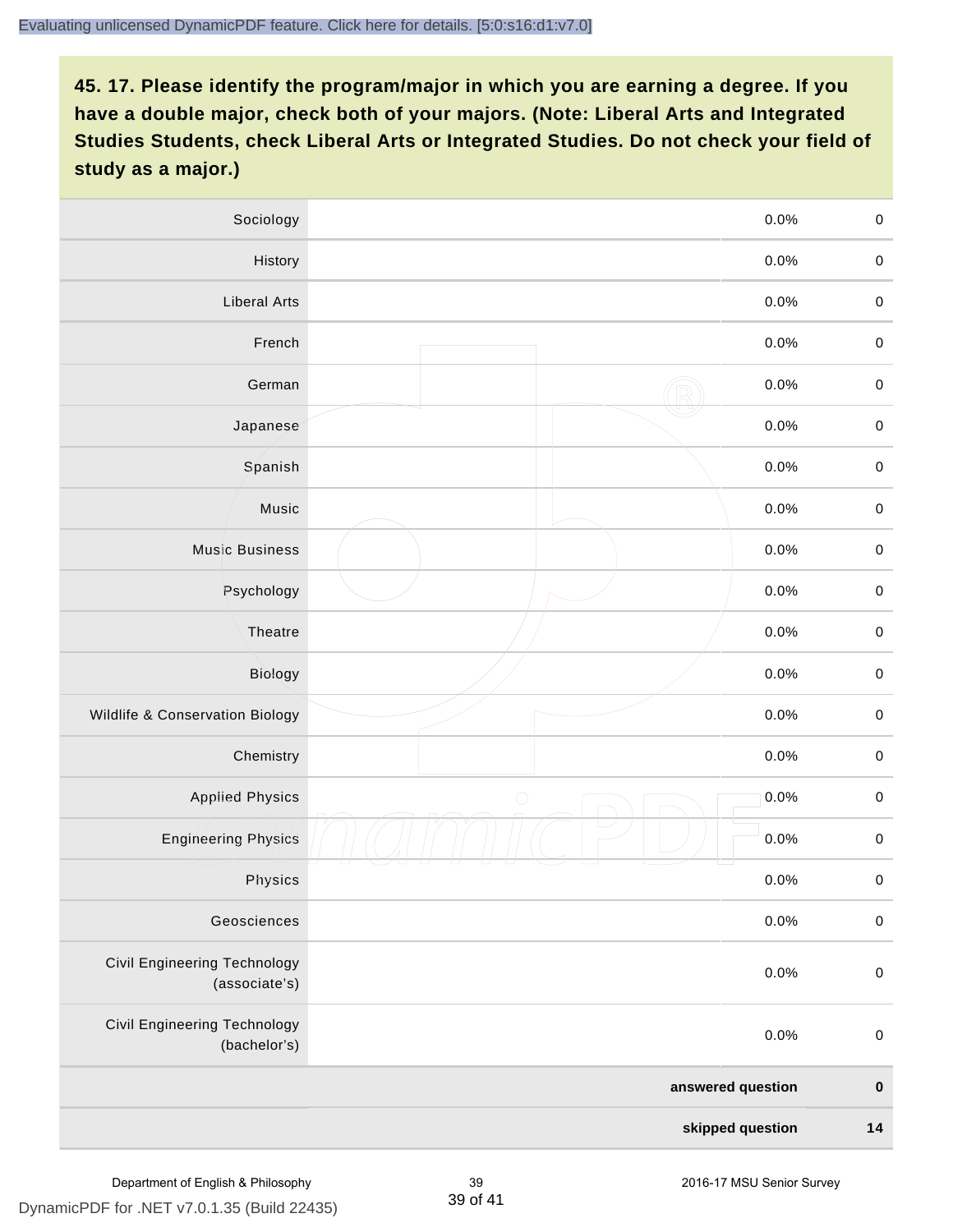| <b>Electromechanical Engineering</b><br>Technology | 0.0%              | $\boldsymbol{0}$ |
|----------------------------------------------------|-------------------|------------------|
| Engineering Graphics & Design                      | 0.0%              | $\pmb{0}$        |
| <b>Interior Design</b>                             | 0.0%              | $\boldsymbol{0}$ |
| Manufacturing Technology                           | 0.0%              | $\,0\,$          |
| Occupational Safety and Health                     | 0.0%              | $\boldsymbol{0}$ |
| <b>Industrial Technology</b><br>(associate's)      | 0.0%              | $\,0\,$          |
| Mathematics                                        | 0.0%              | $\pmb{0}$        |
| <b>Telecommunications Systems</b><br>Mgmt          | 0.0%              | $\boldsymbol{0}$ |
| Agricultural Science & Technology<br>(associate's) | 0.0%              | $\boldsymbol{0}$ |
| Agricultural Science (bachelor's)                  | 0.0%              | $\boldsymbol{0}$ |
| Animal Technology/Animal-Equine                    | 0.0%              | $\boldsymbol{0}$ |
| Animal Technology/Vet Tech,<br>Pre-Vet             | 0.0%              | $\boldsymbol{0}$ |
| <b>Athletic Training</b>                           | 0.0%              | $\boldsymbol{0}$ |
| <b>Communication Disorders</b>                     | 0.0%              | $\boldsymbol{0}$ |
| <b>Exercise Science</b>                            | 0.0%              | $\pmb{0}$        |
| Nursing                                            | 0.0%              | $\pmb{0}$        |
| Nursing/RN to BSN                                  | 0.0%              | $\boldsymbol{0}$ |
| Nutrition, Dietetics, & Food Mgmt                  | 0.0%              | $\boldsymbol{0}$ |
|                                                    | answered question | $\pmb{0}$        |
|                                                    | skipped question  | 14               |